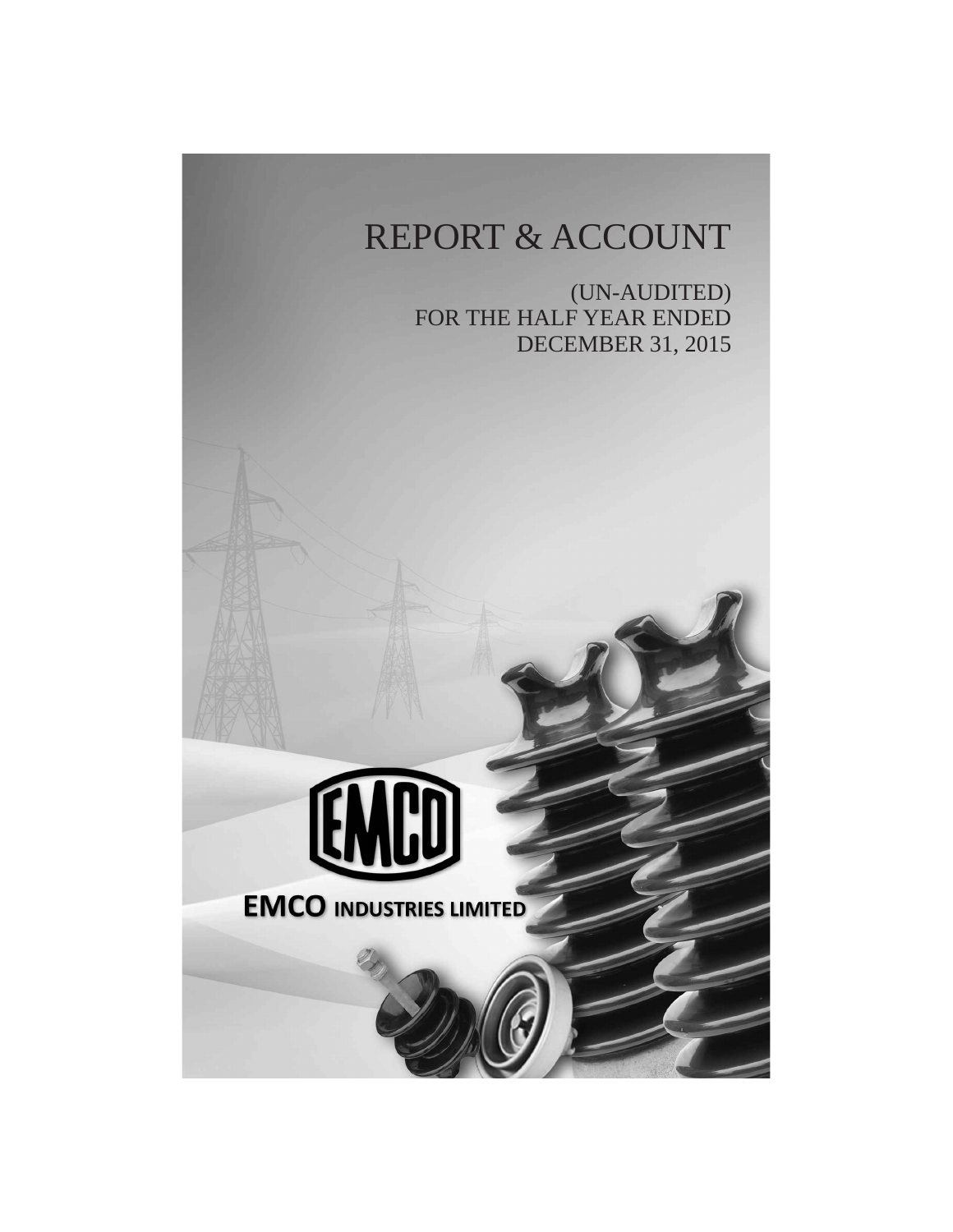## COMPANY INFORMATION

#### COMPANY INFORMATION

Board of Directors

Mr. Tariq Rehman Mr. Shafiq A. Siddiqi Mr. Haris Noorani Mr. Suhail Mannan Mr. Javaid Shafiq Siddiqi Mr. Usman Haq Mr. Salem Rehman Mr. Ahsan Suhail Mannan

Audit Committee

Mr. Usman Haq Mr. Javaid Shafiq Siddiqi Mr. Salem Rehman Mr. Ahsan Suhail Mannan

Chief Financial Officer

Mr. Riaz Ahmad

Auditors

M/s. Horwath Hussain Chaudhury & Co., Chartered Accountants, Lahore.

Bankers

Habib Bank Limited National Bank of Pakistan Standard Chartered Bank (Pakistan) Limited Faysal Bank Limited Bank of Punjab NIB Bank Limited

Share Registrar

Corplink (Pvt) Limited Wings Arcade. I-K , Commercial, Model Town, Lahore.

Registered Office

4th Floor, National Tower, 28-Egerton Road, Lahore.

Factory

19-Kilometre, Lahore Sheikhupura Road, Lahore.

#### BUSINESS ITEMS

#### Porcelain Insulators

- • Suspension Insulator
- Pin Insulator
- • Line Post Insulator
- • Cap and pin Insulator
- Station Post Insulator
- • Indoor Switch and Bus Insulator
- • Apparatus Insulator
- Insulator for Railway Electrification
- Telephone Insulator
- Low Voltage Insulator
- • Dropout Cutout Insulator
- • Bushings

### Switchgear

- • Disconnect Switch upto 145 kv
- • Metal Oxide Surge Arresters upto 430 kv
- (Under License from Siemens Genmany)

Chemical Porcelain

- • Acid Proof Wares and Bricks
- • Rasching Ring and Saddles
- • Acid Proof Porcelain Pipes and Fitting
- • Acid Proof Cement

Special Porcelain

- • High Alumina Porcelain
- • Lining Special Refractories & Grinding Media

Ceramic Glazed Wall Tiles

• Coloured & Decorative Glazed Wall Tiles 20 cm x 20 cm x 7 mm 20 cm x 30 cm x 7 mm 25 cm x 33 cm x 7 mm

Ceramic Glazed Floor Tiles

• Vitreous & Semi Vitreous Decorative Glazed Floor Tiles 30 cm x 30 cm x 8 mm 38 cm x 38 cm x 8 mm

 $2 \mid \frac{25}{25}$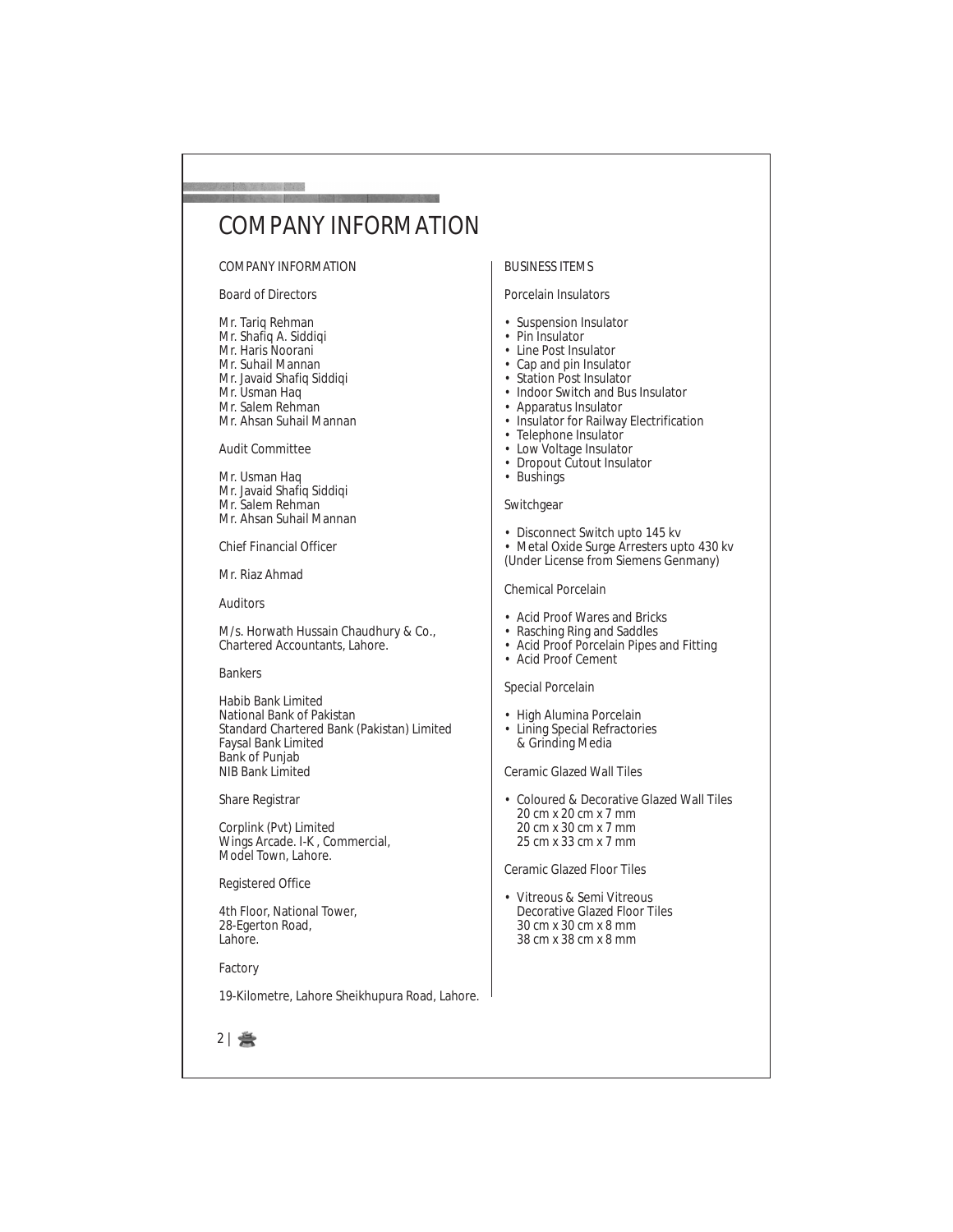### DIRECTORS' REVIEW

Dear Shareholders

On behalf of the Board of Directors, I present Unaudited financial statement of the Company for the half year ended December 31, 2015.

In view of the limited supply of gas to Punjab industrial sector, the Tile Division of the company remained closed since the beginning of the calendar year. However the depreciation on the plant is fully charged related to the period under review in compliance with the IFRS. 

Sale for the period under review was driven entirely by the Insulator Division and recorded at Rs. 527.66 million as compared to sale of Rs. 316.05 million for the corresponding period. Your company has incurred after tax consolidated loss of Rs. 11.574 million as compared to net loss after tax of Rs. 49.418 million in the same period last year. The reported loss is mainly attributed to booking of full depreciation of 24.25 million of tile division for the period under review.

Whilst company management has taken strong steps to reduce the overheads relating to the Tile plant, some administrative overheads and financial cost attributed to the tile division continue to be borne by the company, the burden of which has been transferred to the Insulator plant. Operational profit from the Insulator plant is on an upward trajectory and continues to support the overhead burden of the entire company. 

Company continues to re-align its vision and strengthen its focus on the Insulator Division and operational results will continue to improve in the near future -InshAllah. 

The key highlights of the Six months under review and are as under:

Insulator Plant Operation

Demand for the company's Insulators remained strong during the current period, which has resulted in a profit from operation of Rs. 26.647 million in the period as compared to Rs. 4.66 million for the corresponding period last year.

Given the reallocation of resources to the Insulator Division, average monthly production showed a strong improvement from 208 tons to 334 tons against the corresponding period. Sales for the period also increased significantly from Rs. 316.05 million to Rs. 527.66 million (i.e. 67%).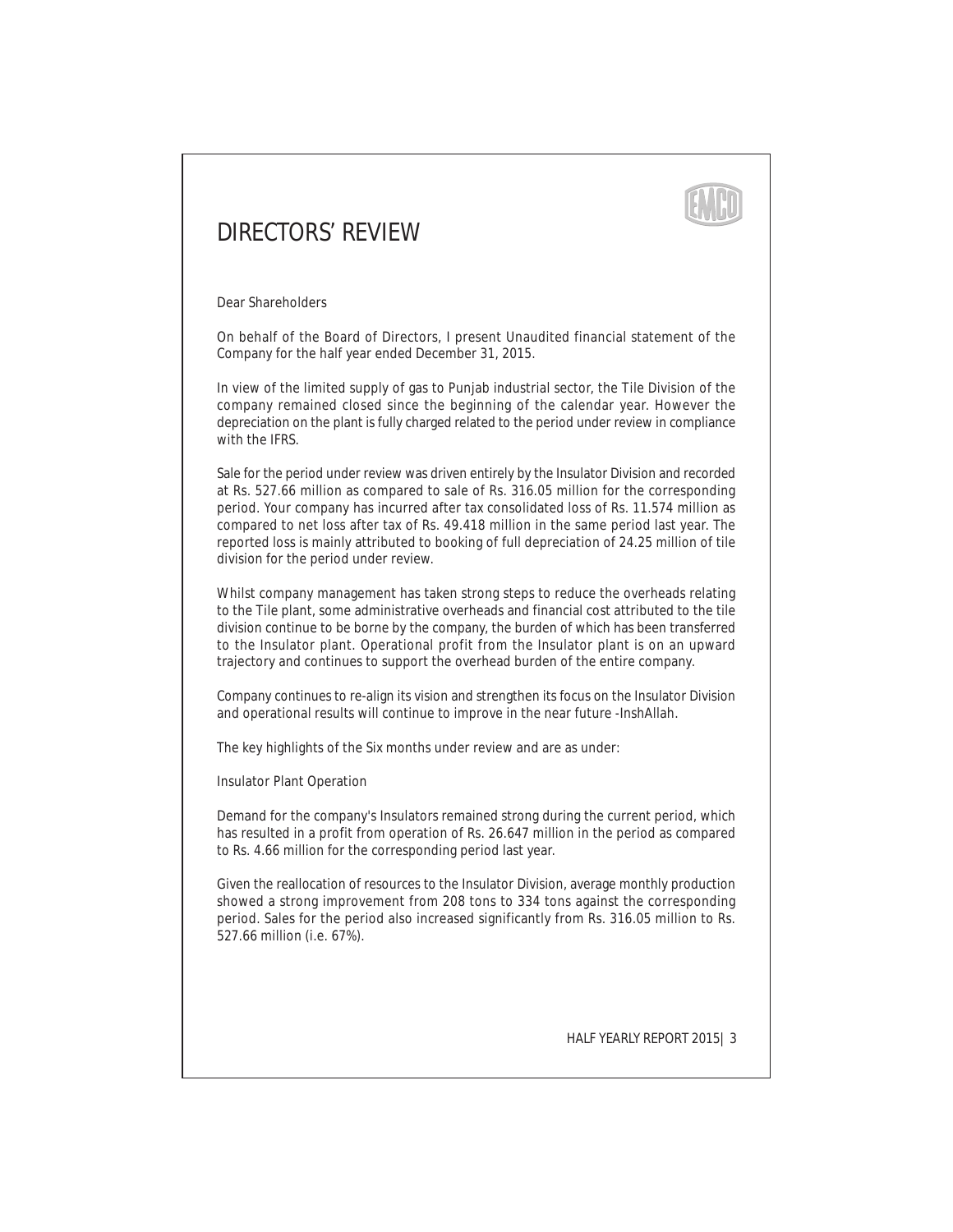$4$  | Major investment in the energy infrastructure in Pakistan is generating significant demand for Insulators within the country. We foresee that with the current orders in hand and future demand the company will see a significant improvement in the result of the company in the near future. Tile Plant Operation Operations were kept suspended as stated above during the period. The decision will be reviewed in second half of FY 2015 - 16 based on availability of natural gas. The directors are thankful to our valued customers, dealers, financial institutions and other stakeholders for their continued trust. The hard work of all employees is recognized and appreciated. On behalf of board February 29, 2016<br>Tariq Rehman Lahore Managing Director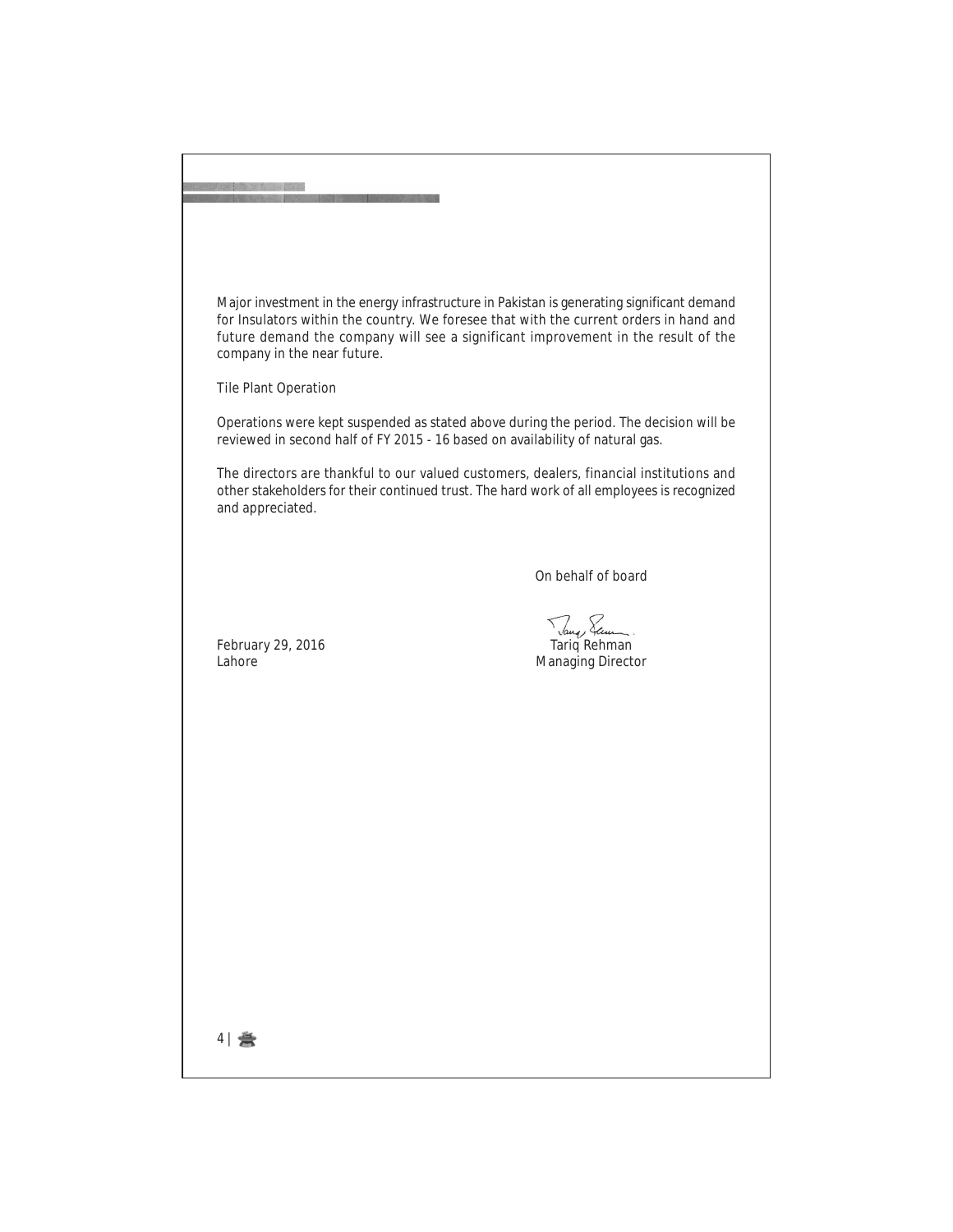### REPORT TO MEMBERS ON REVIEW OF CONDENSED INTERIM FINANCIAL INFORMATION

#### Introduction

We have reviewed the accompanying condensed interim balance sheet of EMCO Industries Limited as at December 31, 2015 and the related condensed interim profit and loss account, condensed interim statement of comprehensive income, condensed interim cash flow statement and condensed interim statement of changes in equity and the notes to the financial information for the half year ended (here-in-after referred to as the "interim financial information"). Management is responsible for the preparation and presentation of this interim financial information in accordance with approved accounting standards as applicable in Pakistan for interim financial reporting. Our responsibility is to express a conclusion on this interim financial information based on our review. The figures included in the condensed interim profit and loss account for the quarters ended December 31, 2014 and December 31, 2015 have not been reviewed, as we are required to review only the cumulative figures for half year ended December 31, 2015.

#### Scope of Review

We conducted our review in accordance with International Standard on Review Engagements 2410, "Review of Interim Financial Information Performed by the Independent Auditor of the Entity". A review of financial information consists of making inquiries, primarily of persons responsible for the financial and accounting matters, and applying analytical and other review procedures. A review is substantially less in scope than an audit conducted in accordance with International Standards on Auditing and consequently does not enable us to obtain assurance that we would become aware of all significant matters that might be identified in an audit. Accordingly, we do not express an audit opinion.

#### Conclusion

Based on our review, nothing has come to our attention that causes us to believe that the accompanying interim financial information as of and for the half year ended December 31, 2015 is not prepared, in all material respects, in accordance with approved accounting standards as applicable in Pakistan.

#### Emphasis of Matter

We draw attention to note 2.6 to the interim financial information, which states that the Company has incurred net loss for the period of Rs. 11.575 million and has accumulated losses of Rs. 626.684 million as at December 31, 2015. Current liabilities of the Company exceed its current assets by Rs. 267.765 million as at December 31, 2015. These conditions alongwith others set forth in note 2.6to the condensed interim financial information indicate the existence of a material uncertainty, which may cast significant doubt about the Company's ability to continue as a going concern. Our opinion is not qualified with regard to this matter.

Dated: February 29, 2016

LAHORE HORWATH HUSSAIN CHAUDHURY & CO.<br>Dated: February 29, 2016 Chartered Accountants (Engagement Partner: Amin Ali)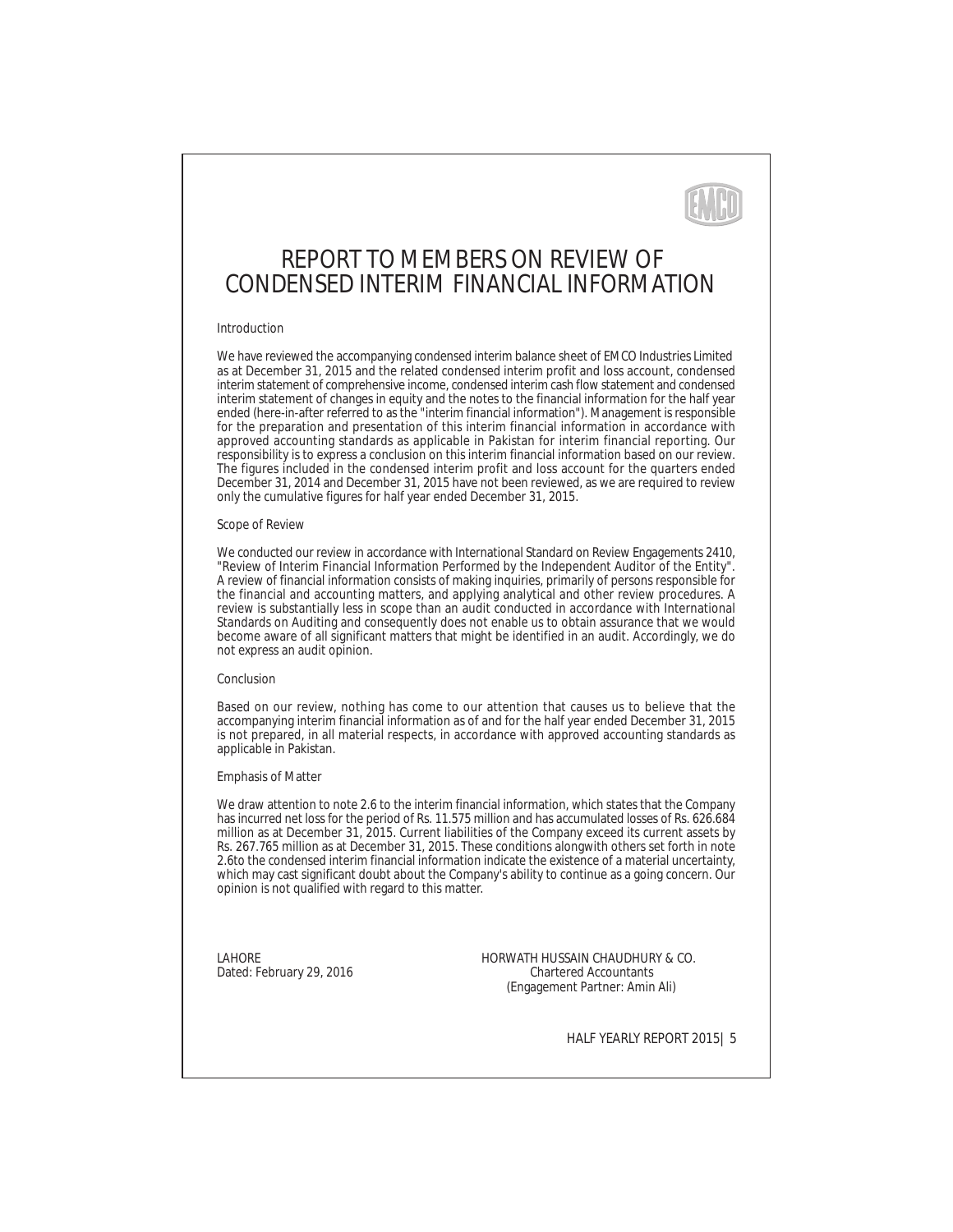| Note                                                                                                                                                                                                                        | December 31,<br>2015<br>(Un-audited)                                                                 | June 30,<br>2015<br>(Restated)<br>(audited)                                                         | June 30,<br>2014<br>(Restated)<br>(audited)                                                       |
|-----------------------------------------------------------------------------------------------------------------------------------------------------------------------------------------------------------------------------|------------------------------------------------------------------------------------------------------|-----------------------------------------------------------------------------------------------------|---------------------------------------------------------------------------------------------------|
| <b>ASSETS</b>                                                                                                                                                                                                               | Rupees                                                                                               | Rupees                                                                                              | Rupees                                                                                            |
|                                                                                                                                                                                                                             |                                                                                                      |                                                                                                     |                                                                                                   |
| <b>Non Current Assets</b>                                                                                                                                                                                                   |                                                                                                      |                                                                                                     |                                                                                                   |
| Property, plant and equipment<br>4<br>Intangible assets<br>Long term loans<br>Long term deposits                                                                                                                            | 1,367,700,664<br>2,896,742<br>2,141,051<br>271,163                                                   | 1,182,068,047<br>1,997,830<br>2,031,638<br>271,163                                                  | 1,243,187,839<br>3,455,661<br>3,206,109<br>271,163                                                |
|                                                                                                                                                                                                                             | 1,373,009,620                                                                                        | 1,186,368,678                                                                                       | 1,250,120,772                                                                                     |
| <b>Current Assets</b><br>Stores, spares and loose tools<br>Stock-in-trade<br>Trade debts<br>Advances, deposits, prepayments and other<br>receivables<br>Income tax refundable from the Government<br>Cash and bank balances | 108,902,783<br>344.785.050<br>378,426,321<br>63,709,384<br>101,077,942<br>5,106,937<br>1,002,008,417 | 112,231,865<br>369,573,296<br>379,227,299<br>75,965,661<br>72,283,110<br>6,699,210<br>1,015,980,441 | 105,971,710<br>317,276,956<br>322,931,715<br>86,524,491<br>37,417,388<br>1,854,055<br>871,976,315 |
| <b>Total Assets</b>                                                                                                                                                                                                         | 2,375,018,037                                                                                        | 2,202,349,119 2,122,097,087                                                                         |                                                                                                   |
|                                                                                                                                                                                                                             |                                                                                                      |                                                                                                     |                                                                                                   |
| The annexed notes form an integral part of this condensed interim financial information (un-<br>audited).                                                                                                                   |                                                                                                      |                                                                                                     |                                                                                                   |
|                                                                                                                                                                                                                             |                                                                                                      |                                                                                                     |                                                                                                   |
| Lahore                                                                                                                                                                                                                      |                                                                                                      |                                                                                                     | Tang Sem.                                                                                         |
| February 29, 2016                                                                                                                                                                                                           |                                                                                                      |                                                                                                     | (Tariq Rehman)<br>Chief Executive                                                                 |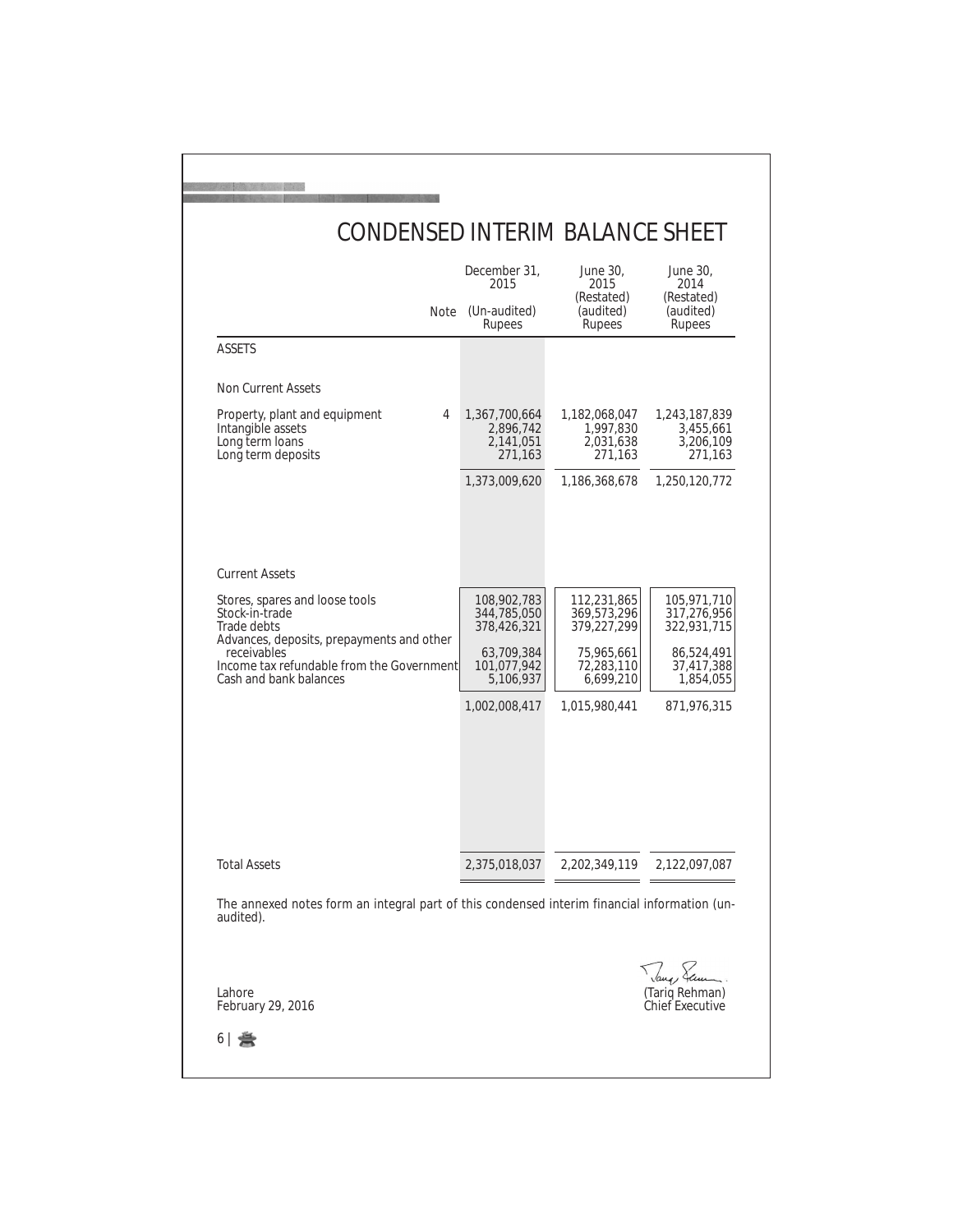TANT

# (UN-AUDITED) AS AT DECEMBER 31, 2015

|                                                                                                                                                                              |                | December 31.<br>2015                                                     | June 30.<br>2015<br>(Restated)                                           | June 30.<br>2014<br>(Restated)                                            |
|------------------------------------------------------------------------------------------------------------------------------------------------------------------------------|----------------|--------------------------------------------------------------------------|--------------------------------------------------------------------------|---------------------------------------------------------------------------|
|                                                                                                                                                                              | Note           | (Un-audited)<br>Rupees                                                   | (audited)<br><b>Rupees</b>                                               | (audited)<br>Rupees                                                       |
| <b>CAPITAL AND LIABILITIES</b>                                                                                                                                               |                |                                                                          |                                                                          |                                                                           |
| <b>Share Capital and Reserves</b>                                                                                                                                            |                |                                                                          |                                                                          |                                                                           |
| Authorized share capital:<br>40,000,000 (June 30, 2015: 40,000,000)<br>Ordinary shares of Rs. 10 each                                                                        |                | 400,000,000                                                              | 400,000,000                                                              | 400,000,000                                                               |
| Issued, subscribed and paid up capital:<br>35,000,000 (June 30, 2015: 35,000,000)<br>Ordinary shares of Rs. 10 each<br><b>Reserves</b><br>Sponsors' loan<br>Accumulated loss | $\overline{5}$ | 350,000,000<br>129,898,526<br>115,708,828<br>(626, 684, 121)             | 350,000,000<br>129,898,526<br>115,708,828<br>(624, 771, 602)             | 350,000,000<br>129,898,526<br>115,708,828<br>(546, 330, 321)              |
|                                                                                                                                                                              |                | (31,076,767)                                                             | (29, 164, 248)                                                           | 49,277,033                                                                |
| Surplus on Revaluation of Property,<br>Plant and Equipment                                                                                                                   | 6              | 761,777,853                                                              | 582,459,878                                                              | 594,237,181                                                               |
| <b>Non Current Liabilities</b>                                                                                                                                               |                |                                                                          |                                                                          |                                                                           |
| Long term financing<br>Deferred liabilities<br>Deferred taxation                                                                                                             | $\tau$         | 256.285.977<br>33,908,521<br>84,349,534                                  | 280.423.117<br>36,852,344<br>63,483,695                                  | 267.104.642<br>37,458,473<br>90,343,639                                   |
|                                                                                                                                                                              |                | 374,544,032                                                              | 380,759,156                                                              | 394,906,754                                                               |
| <b>Current Liabilities</b>                                                                                                                                                   |                |                                                                          |                                                                          |                                                                           |
| Trade and other payables<br>Accrued finance cost<br>Short term borrowings<br>Current portion of non-current liabilities                                                      |                | 305,255,287<br>163,448,175<br>725,261,507<br>75,807,950<br>1,269,772,919 | 318,162,045<br>160,564,677<br>713,672,757<br>75,894,854<br>1,268,294,333 | 279,742,209<br>144.359.698<br>525,699,008<br>133,875,204<br>1,083,676,119 |
|                                                                                                                                                                              | 8              |                                                                          |                                                                          |                                                                           |
| Contingencies and Commitments                                                                                                                                                |                |                                                                          |                                                                          |                                                                           |
| <b>Total Equity and Liabilities</b>                                                                                                                                          |                | 2,375,018,037                                                            | 2,202,349,119                                                            | 2,122,097,087                                                             |

The annexed notes form an integral part of this condensed interim financial information (unaudited).

Carlin Marin (Suhail Mannan) Director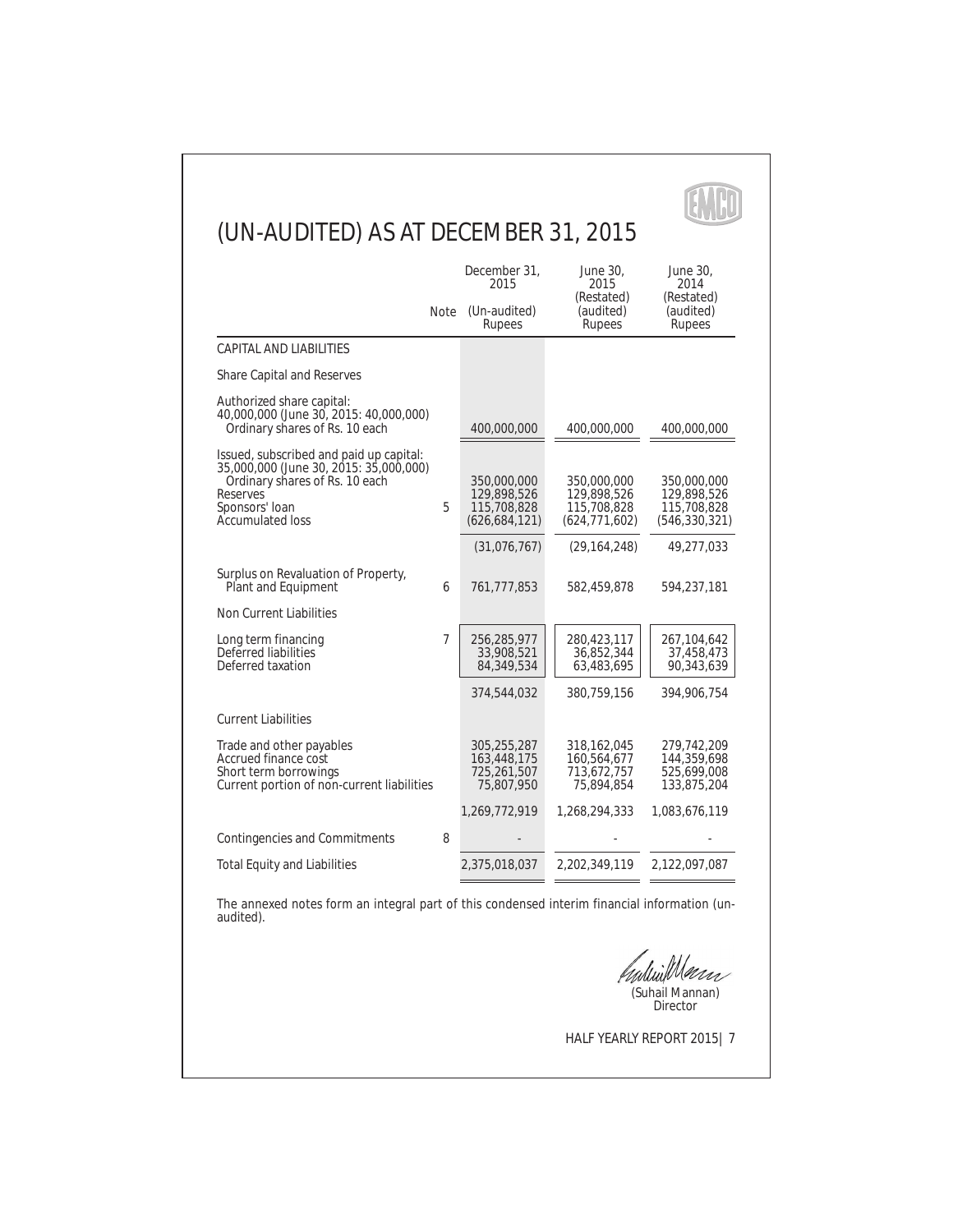### CONDENSED INTERIM PROFIT AND LOSS ACCOUNT (UN-AUDITED) FOR THE HALF YEAR ENDED DECEMBER 31, 2015

2014 Rupees  $2015$ <br>Rupees Note  $\begin{array}{ccc}\n\text{2013} & \text{2014} & \text{2013} \\
\text{Rupees} & \text{Rupees} & \text{Rupees}\n\end{array}$ Quarter Ended December 31, 2014 Rupees 2015 Half Year Ended December 31, Sales - net 527,655,578 316,053,276 258,310,341 172,207,895 Cost of sales 9 (455,897,800) (253,167,820) (231,063,971) (128,699,588) Gross Profit 271,757,778 62,885,456 27,246,370 43,508,307  $\left\{\begin{array}{c|c} - \text{Selling and distribution expenses} \end{array}\right.\left.\left.\begin{array}{c|c} (20,190,703) \ (29,703,994) \ (28,520,094) \ (28,520,094) \end{array}\right.\right.\left.\left.\begin{array}{c|c} (6,910,538) \ (6,910,538) \ (7,523,863) \ (17,398,616) \end{array}\right. \right.$ - Administrative expenses (45,110,423) (58,224,088) (18,441,861) (42,922,479) Operating Profit 26,647,355 4,661,368 8,804,509 585,828 Other operating expenses (663,729) (919,580) (297,500) (872,620)<br>Finance cost (41,301,067) (49,168,620) (20,857,799) (24,976,809)  $\begin{array}{r} 11,301,067 \end{array}$  (49,168,620) (20,857,799) (24,976,809)<br>
6,053,273 1,089,528 5,534,184 884,543 Other income Loss before Taxation (9,264,168) (44,337,304) (6,816,606) (24,379,058) Taxation (2,310,307) (5,080,828) 383,145 (3,642,374) Net Loss for the Period (11,574,475) (49,418,132) (6,433,461) (28,021,432) Loss per Share - Basic and Diluted (Rupees) (0.33) (1.41) (0.18) (0.80)

The annexed notes form an integral part of this condensed interim financial information (un-audited).

Lahore February 29, 2016

Tang Sam (Tariq Rehman) Chief Executive

Mulik Marin

(Suhail Mannan) **Director** 

 $8 \mid \frac{35}{25}$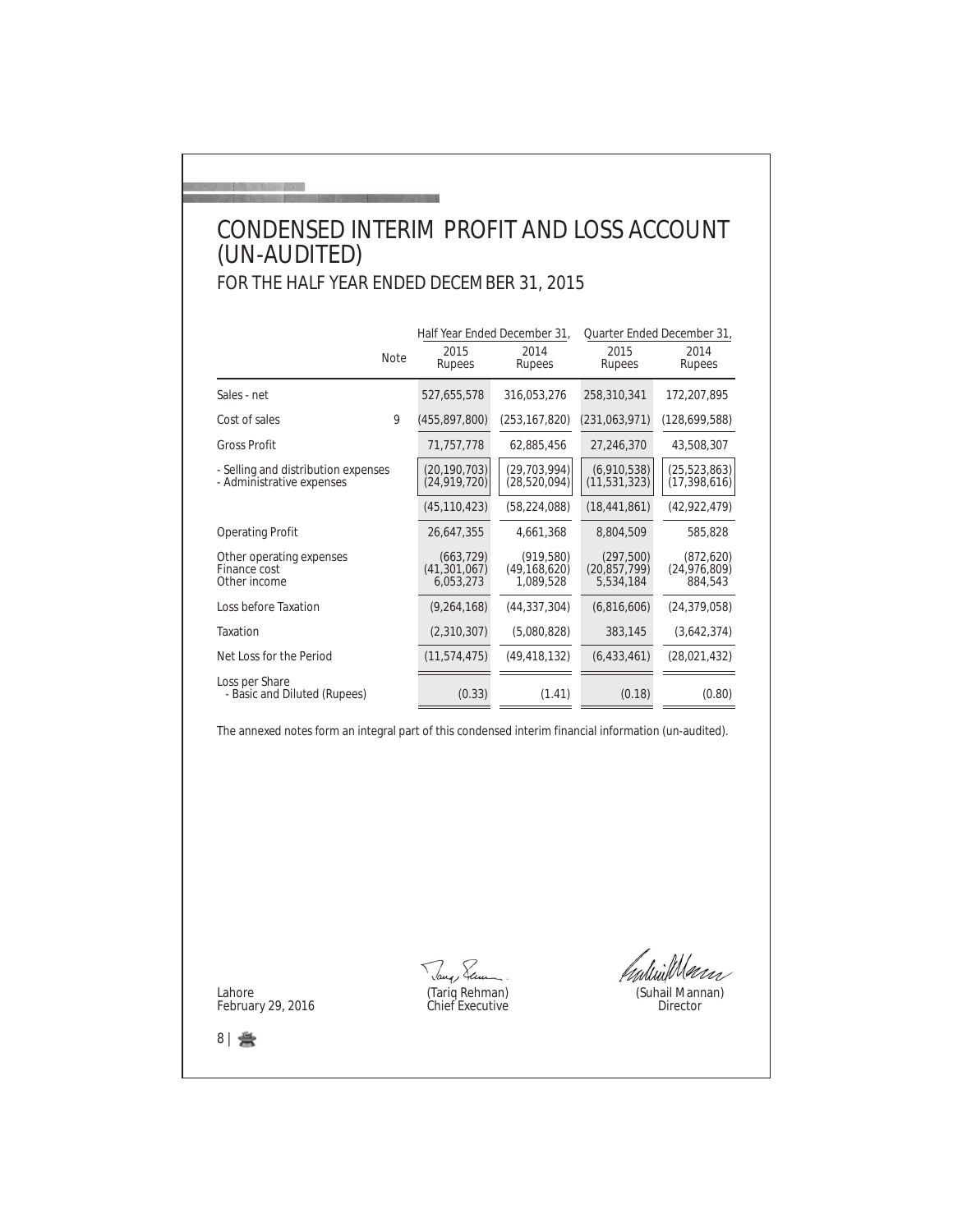### CONDENSED INTERIM STATEMENT OF COMPREHENSIVE INCOME (UN-AUDITED) FOR THE HALF YEAR ENDED DECEMBER 31, 2015

|                                                                            |                | Half Year Ended December 31, | Quarter Ended December 31, |                |
|----------------------------------------------------------------------------|----------------|------------------------------|----------------------------|----------------|
| <b>Note</b>                                                                | 2015<br>Rupees | 2014<br>Rupees               | 2015<br>Rupees             | 2014<br>Rupees |
| Net Loss for the Period                                                    | (11,574,475)   | (49, 418, 132)               | (6, 433, 461)              | (28,021,432)   |
| Other comprehensive income                                                 |                |                              |                            |                |
| Items that will not be re-classified<br>subsequently to the profit or loss |                |                              |                            |                |
| Items that will be reclassified<br>subsequently to the profit or loss      |                |                              |                            |                |
| <b>Total Comprehensive Loss</b><br>for the Period                          | (11,574,475)   | (49.418.132)                 | (6.433.461)                | (28.021.432)   |

The annexed notes form an integral part of this condensed interim financial information (un-audited).

Lahore February 29, 2016

Tang Sam (Tariq Rehman) Chief Executive

Parlin Marin

(Suhail Mannan) Director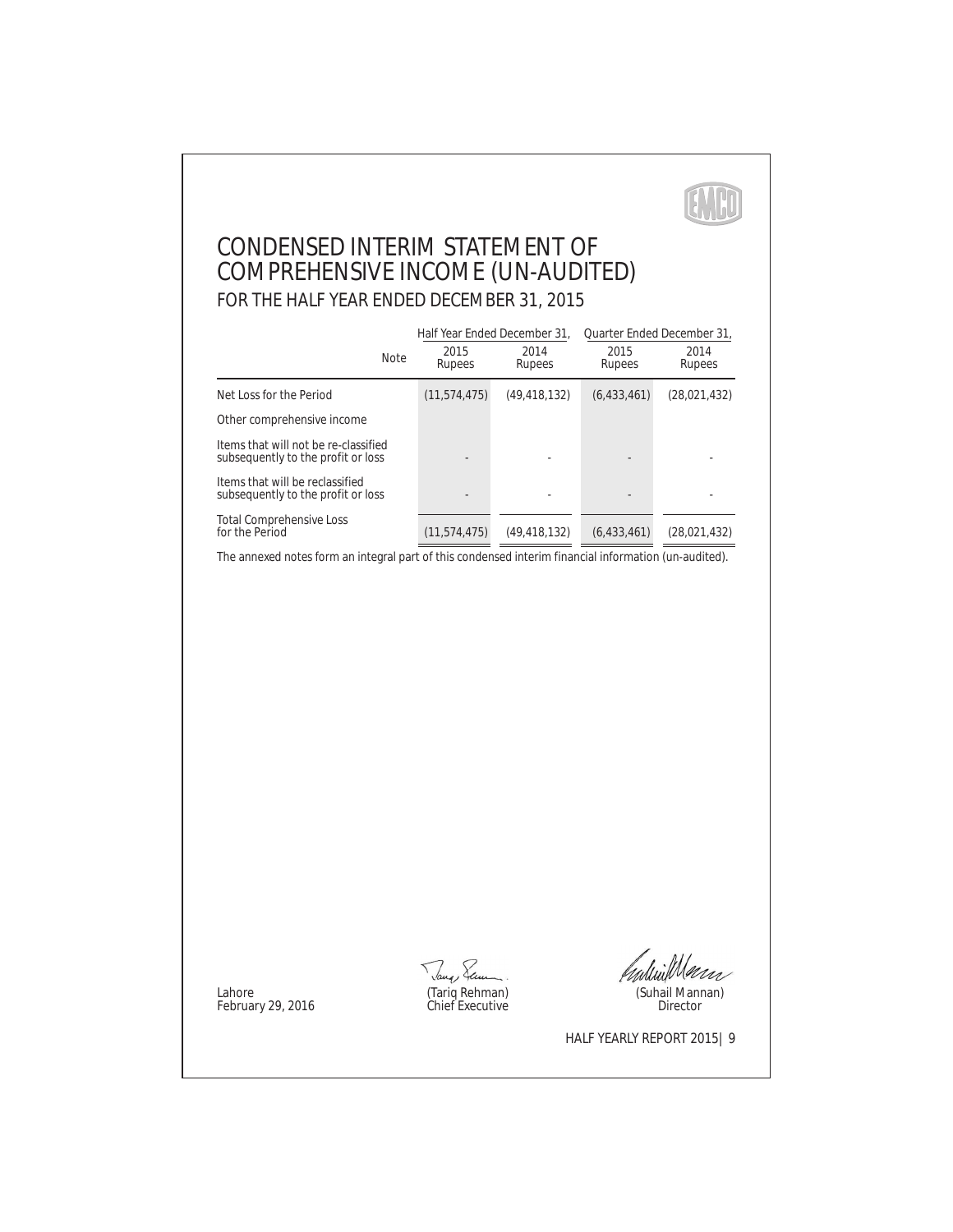# CONDENSED INTERIM CASH FLOW STATEMENT (UN-AUDITED)

FOR THE HALF YEAR ENDED DECEMBER 31, 2015

|                                                                                                       |                        | Half Year Ended December 31, |                                  |
|-------------------------------------------------------------------------------------------------------|------------------------|------------------------------|----------------------------------|
|                                                                                                       | Note                   | 2015<br>Rupees               | 2014<br>Rupees                   |
| <b>CASH FLOW FROM OPERATING ACTIVITIES</b>                                                            |                        |                              |                                  |
| Loss before taxation                                                                                  |                        | (9,264,168)                  | (44, 337, 304)                   |
| - Depreciation on property, plant and equipment - owned                                               |                        | 36,893,534                   | 38,723,089                       |
| - Depreciation on assets subject to finance lease                                                     |                        | 350,910                      | 378,544                          |
| - Amortization of intangible assets                                                                   |                        | 863,915                      | 172,783                          |
| - Provision for gratuity                                                                              |                        | 2,349,417                    | 2,979,455                        |
| - Lease liability adjustment                                                                          |                        | 65,845                       |                                  |
| - Bad debts                                                                                           |                        | 147,500                      |                                  |
| - Gain on disposal of property, plant and equipment                                                   |                        |                              | (282, 464)                       |
| - Receivable written off                                                                              |                        |                              | 879,668                          |
| - Liabilities written back                                                                            |                        | (4,322,377)                  |                                  |
| - Exchange (gain) / loss                                                                              |                        | (1,633,337)                  |                                  |
| - Finance cost                                                                                        |                        | 41,301,067                   | 49,168,620                       |
|                                                                                                       |                        | 76,016,474                   | 92,019,695                       |
| Operating profit before working capital changes<br>(Increase) / decrease in current assets:           |                        | 66,752,306                   | 47,682,391                       |
| - Stores and spares                                                                                   |                        | 3,329,082                    | (1,605,656)                      |
| - Stock in trade                                                                                      |                        | 24,788,246                   | (64,891,650)                     |
| - Trade debts                                                                                         |                        | 2,286,815                    | 57,845,091                       |
| - Loans, advances, deposits, prepayments and other receivable                                         |                        | 9,995,287                    | (419, 937)                       |
| (Decrease) / increase in current liabilities:                                                         |                        |                              |                                  |
| - Trade and other payables                                                                            |                        | (8,584,381)                  | (4,328,869)                      |
|                                                                                                       |                        | 31,815,049                   | (13, 401, 021)                   |
| Cash generated from operations                                                                        |                        | 98,567,355                   | 34,281,370                       |
| Finance cost paid                                                                                     |                        | (38, 417, 569)               | (37,656,320)                     |
| Payment to gratuity fund                                                                              |                        | (4,096,304)                  | (3,017,504)                      |
| Payments against discontinued provident fund                                                          |                        | (1, 196, 936)                | (2,466,786)                      |
| Income tax paid<br>Net Cash generated from / (used in) Operating Activities                           |                        | (34, 232, 087)<br>20,624,459 | (24, 473, 555)<br>(33, 332, 795) |
|                                                                                                       |                        |                              |                                  |
| CASH FLOW FROM INVESTING ACTIVITIES                                                                   |                        |                              |                                  |
| Property, plant and equipment purchased                                                               |                        | (9,904,336)                  | (188, 171)                       |
| Intangible assets                                                                                     |                        | (1,762,827)                  | 650.138                          |
| Long term loans and other receivables<br>Proceeds from disposal of property, plant and equipment      |                        | 429,262                      | <u>298,575</u>                   |
| Net Cash (used in) / generated from Investing Activities                                              |                        | (11, 237, 901)               | 760,542                          |
|                                                                                                       |                        |                              |                                  |
| CASH FLOW FROM FINANCING ACTIVITIES                                                                   |                        |                              |                                  |
| Long term financing from related perties acquired / (repaid) - net                                    |                        | 1,000,000                    | (199, 150)                       |
| Long term financing from banking companies repaid - net                                               |                        | (22, 767, 581)               | (32, 547, 087)                   |
| Lease rentals paid<br>Short term borrowing from related perties acquired - net                        |                        | (800,000)<br>22,934,810      | 86,056,456                       |
| Short term borrowing from banking companies repaid - net                                              |                        | (11,346,060)                 | (19,764,913)                     |
| Net Cash (used in) / generated from Financing Activities                                              |                        | (10, 978, 831)               | 33,545,306                       |
| Net (Decrease) / Increase in Cash and Cash Equivalents                                                |                        | (1,592,273)                  | 973.053                          |
| Cash and cash equivalents at the beginning of the period                                              |                        | 6,699,210                    | 1,854,055                        |
| Cash and Cash Equivalents at the End of the Period                                                    |                        | 5,106,937                    | 2,827,108                        |
| The annexed notes form an integral part of this condensed interim financial information (un-audited). |                        |                              |                                  |
|                                                                                                       |                        |                              |                                  |
|                                                                                                       | Jang Sem               |                              | <i>Emilia Marin</i>              |
| Lahore                                                                                                | (Tariq Rehman)         |                              | (Suhail Mannan)                  |
| February 29, 2016                                                                                     | <b>Chief Executive</b> |                              | Director                         |
| 10 <sub>5</sub>                                                                                       |                        |                              |                                  |
|                                                                                                       |                        |                              |                                  |
|                                                                                                       |                        |                              |                                  |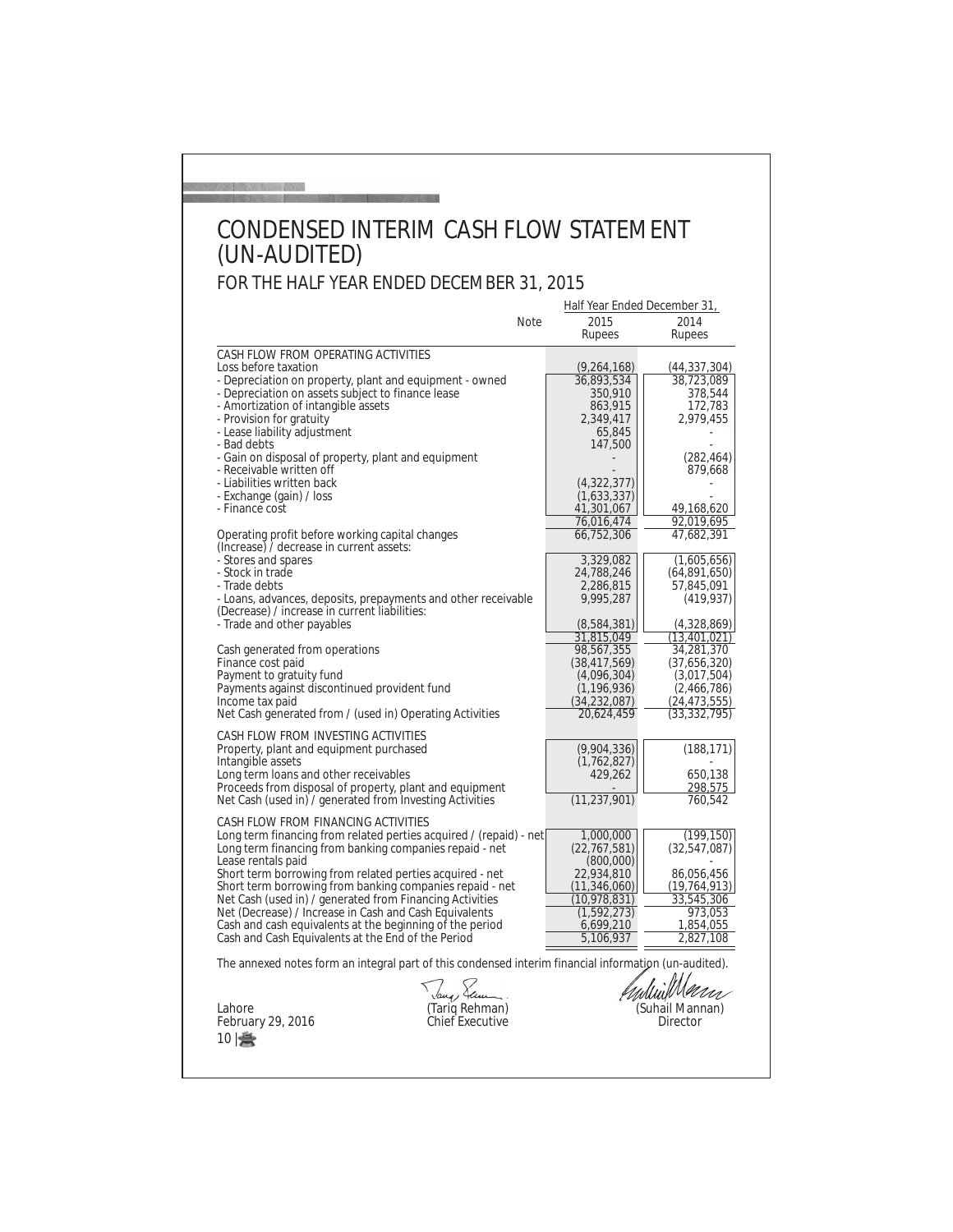

## CONDENSED INTERIM STATEMENT OF CHANGES IN EQUITY (UN-AUDITED) FOR THE HALF YEAR ENDED DECEMBER 31, 2015

|                                                                                                                                                                                                                       |                            |                            | Reserves                                 |                             |                               |                             |
|-----------------------------------------------------------------------------------------------------------------------------------------------------------------------------------------------------------------------|----------------------------|----------------------------|------------------------------------------|-----------------------------|-------------------------------|-----------------------------|
| Note                                                                                                                                                                                                                  | Share<br>Capital<br>Rupees | Share<br>Premium<br>Rupees | General<br>Rupees                        | Sponsors'<br>Loan<br>Rupees | Accumulated<br>Loss<br>Rupees | Total<br>Rupees             |
|                                                                                                                                                                                                                       |                            |                            |                                          |                             |                               |                             |
| <b>Balance as at</b><br>June 30, 2014 as<br>previously reported                                                                                                                                                       | 350,000,000                | 39,898,526                 | 90,000,000                               |                             | (546, 330, 321)               | (66, 431, 795)              |
| Effect of restatement 5                                                                                                                                                                                               |                            |                            |                                          | 115,708,828                 |                               | 115,708,828                 |
| Balance as at June 30.<br>2014 as restated                                                                                                                                                                            | 350,000,000                | 39,898,526                 | 90,000,000                               |                             | 115,708,828 (546,330,321)     | 49,277,033                  |
| Total comprehensive<br>loss for six months<br>period ended<br>December 31, 2014<br>Incremental depreciation<br>for the period on surplus<br>on revaluation of property,<br>plant and equipment net<br>of deferred tax |                            |                            |                                          |                             | (49, 418, 132)<br>6,251,492   | (49, 418, 132)<br>6,251,492 |
| Balance as at<br>December 31, 2014                                                                                                                                                                                    | 350,000,000                | 39,898,526                 | 90,000,000                               |                             | 115,708,828 (589,496,961)     | 6,110,393                   |
| Balance as at                                                                                                                                                                                                         |                            |                            |                                          |                             |                               |                             |
| June 30, 2015 as<br>previously reported                                                                                                                                                                               | 350,000,000                | 39,898,526                 | 90,000,000                               |                             | (640, 045, 149)               | (160, 146, 623)             |
| Effect of restatement 5&7                                                                                                                                                                                             |                            |                            |                                          | 115,708,828                 | 15,273,547                    | 130,982,375                 |
| Balance as at June 30,<br>2015 as restated                                                                                                                                                                            | 350,000,000                | 39,898,526                 | 90,000,000                               |                             | 115,708,828 (624,771,602)     | (29, 164, 248)              |
| Total comprehensive<br>loss for six months<br>period ended<br>December 31, 2015<br>Incremental depreciation<br>for the period on surplus<br>on revaluation of property,<br>plant and equipment net                    |                            |                            |                                          |                             | (11, 574, 475)                | (11, 574, 475)              |
| of deferred tax                                                                                                                                                                                                       |                            |                            |                                          |                             | 9,661,956                     | 9,661,956                   |
| Balance as at<br>December 31, 2015                                                                                                                                                                                    | 350,000,000                | 39,898,526                 | 90,000,000                               | 115,708,828                 | (626, 684, 121)               | (31,076,767)                |
| The annexed notes form an integral part of this condensed interim financial information (un-audited).                                                                                                                 |                            |                            |                                          |                             |                               |                             |
| Lahore<br>February 29, 2016                                                                                                                                                                                           |                            |                            | (Tariq Rehman)<br><b>Chief Executive</b> |                             |                               | (Suhail Mannan)<br>Director |

e<mark>bruary 29, 20</mark>1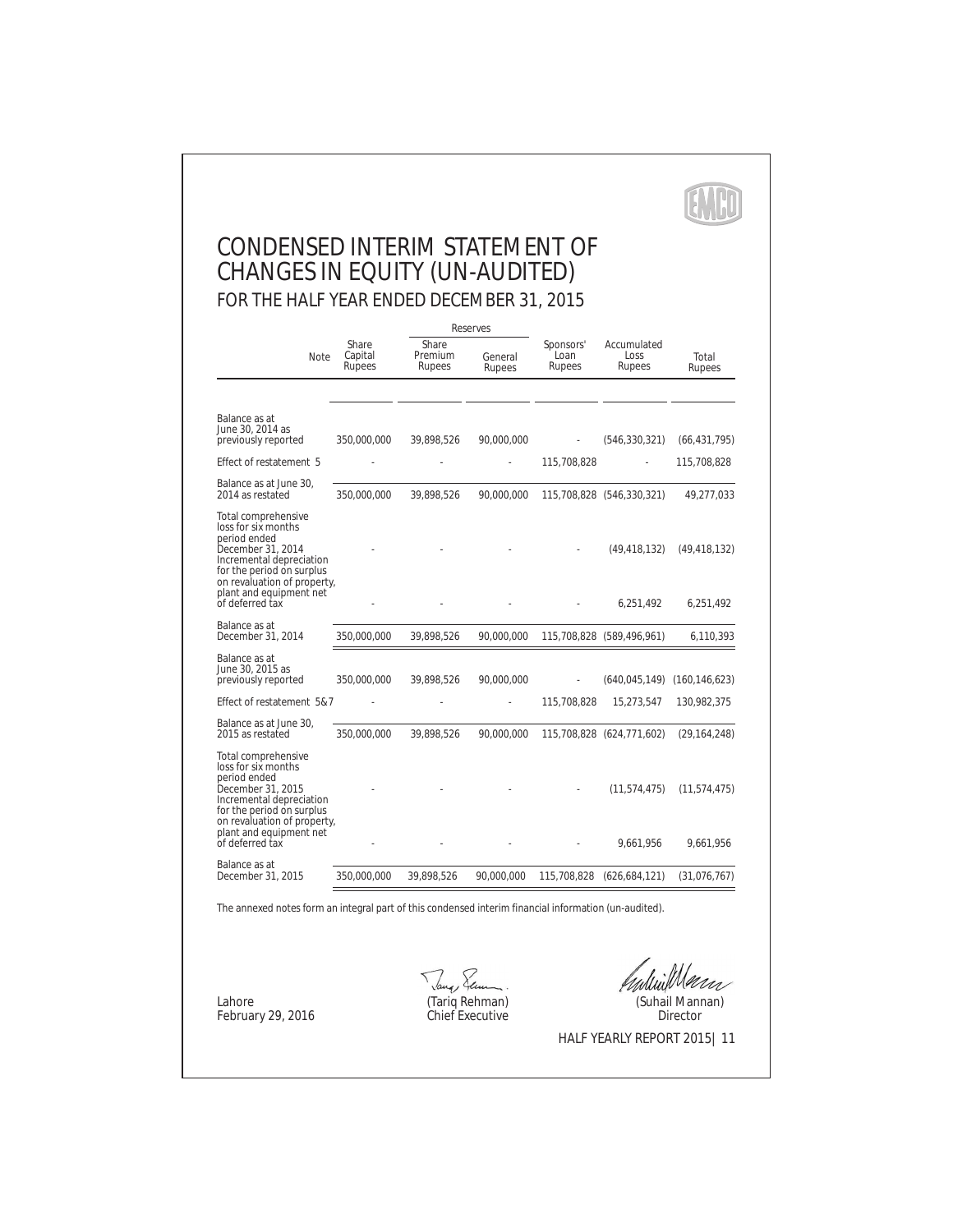### SELECTED NOTES TO CONDENSED INTERIM FINANCIAL INFORMATION (UN-AUDITED) FOR THE HALF YEAR ENDED DECEMBER 31, 2015

- 1. The Company and its Operations
	- 1.1 EMCO Industries Limited ("the Company") is incorporated in Pakistan and is listed on Pakistan Stock Exchange Limited. The Company was incorporated as a Joint Stock Company in Pakistan under the Companies Act, 1913, (now the Companies Ordinance, 1984) as a private limited company on August 17, 1954 by the name of Electric Equipment Manufacturing Company (Private) Limited. Later, it was converted into a public company on August 20, 1983 and its name was changed to EMCO Industries Limited on September 12, 1983. The Company was listed on stock exchanges on December 29, 1983. Its registered office is situated at 4th Floor, National Tower, 28 Egerton Road, Lahore.
	- 1.2 The Company is principally engaged in the manufacture and sale of high/low tension electrical porcelain insulators, switchgear and ceramic tiles.
- 2. Basis of Preparation
	- This condensed interim financial information of the Company for the half year ended December 31, 2015 has been prepared in accordance with the requirements of the International Accounting Standard 34 - Interim Financial Reporting and provisions of and directives issued under the Companies Ordinance, 1984. In case where requirements differ, the provisions of or directives issued under the Companies Ordinance, 1984 have been followed.
	- 2.2 This condensed interim financial information should be read in conjunction with annual audited financial statements for the year ended June 30, 2015. Comparative balance sheet is extracted from annual audited financial statements for the year ended June 30, 2015 whereas comparative profit and loss account, comparative statement of comprehensive income, comparative cash flows statement and comparative statement of changes in equity are extracted from unaudited interim financial information for the half year ended December 31, 2014.
	- 2.3 This condensed interim financial information is unaudited; however, a limited scope review has been performed by the external auditors as required by the Code of Corporate Governance.
	- 2.4 The preparation of these condensed interim financial information requires management to make judgments, estimates and assumptions that affect the application of accounting policies and the reported amounts of assets, liabilities, income and expense. Actual results may differ from these estimates. In preparing this condensed interim financial information, the significant judgments made by the management in applying accounting policies and key sources of estimation were the same as those that were applied to the financial statements for the year ended June 30, 2015.
	- 2.5 This condensed interim financial information is presented in Pak Rupees, which is the Company's functional and presentational currency. All the figures have been rounded off to the nearest rupees, unless otherwise stated.
	- 2.6 Going concern assumption

The Company has incurred a net loss of Rs. 11.575 million during the period ended December 31, 2015 while its accumulated loss stands at Rs. 626.684 million as at December 31, 2015. Current liabilities of the Company exceed its current assets by Rs. 267.765 million. Further, the Company has temporarily closed down the production facility of ceramic tiles due to suspension of gas supply. The Company, in order to carry

 $12 \equiv$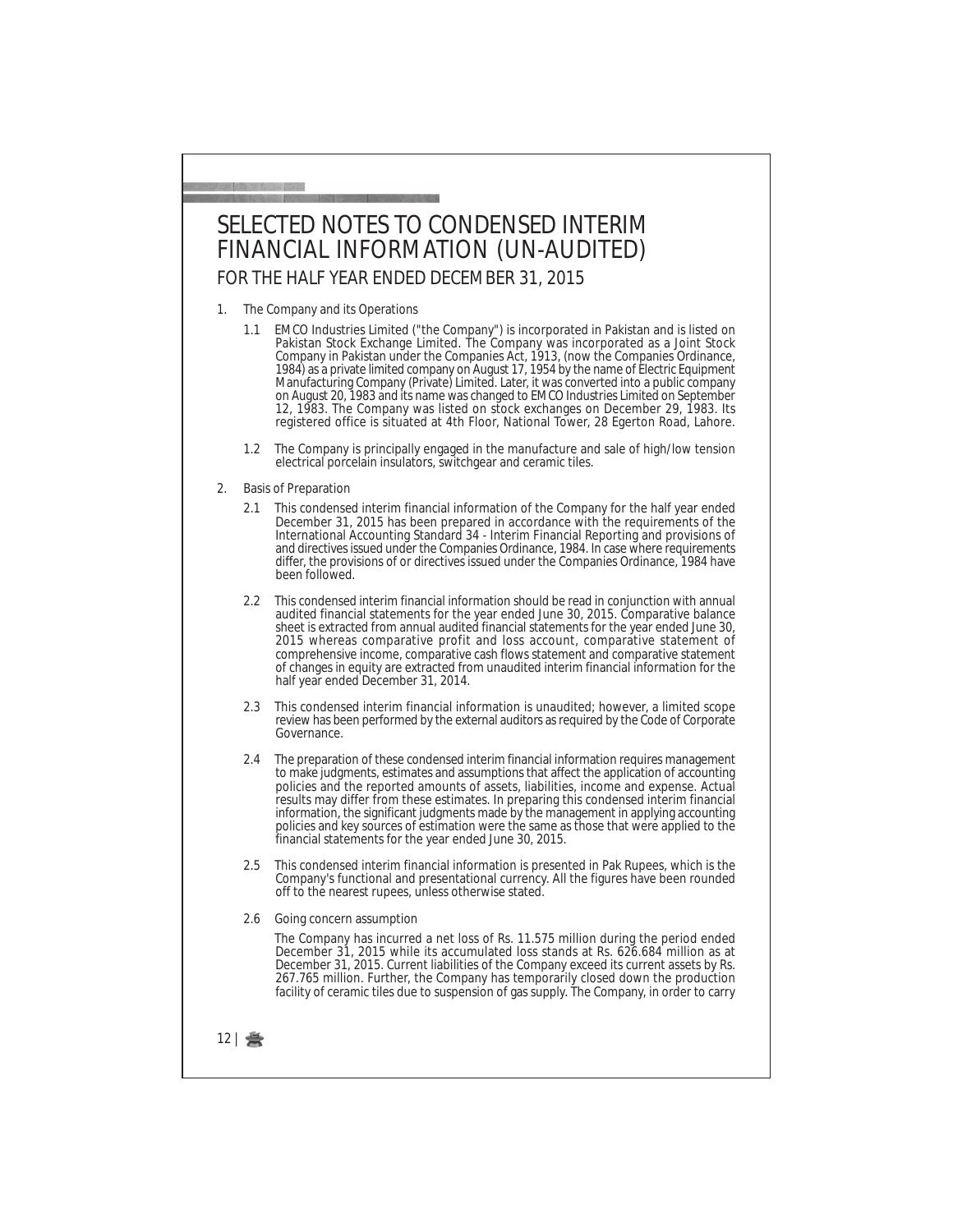

 on its business and to meet its current obligations requires improvement in operating margins and increase in sales volume through increased production quantities. Continuation of the Company as a going concern is dependent on its ability to attain satisfactory level of profitability in future and continued support from sponsors. 

The management of the Company is confident that it will be able to meet its obligations and carry on the business based on the grounds that it will be able to achieve satisfactory level of profitability in future based on the plans drawn up by the management for this purpose, which include restructuring of the currently overdue borrowing facilities, continued support from sponsors and increased profitability through higher sales volumes and improved operating margins. 

This condensed interim financial information, consequently, does not include any adjustments relating to the realization of its assets and liquidation of any liabilities that might be necessary should the Company be unable to continue as a going concern.

#### 3. Significant Accounting Policies

The Company's accounting and financial risk management policies and methods of computation of this condensed interim financial information are the same as those followed in the preparation of annual financial statements for the preceding financial year ended June 30, 2015.

|    | <b>Note</b>                                                                                                                                                           | December 31.<br>2015<br>(Un-audited)<br>Rupees | June 30.<br>2015<br>(Audited)<br>Rupees  |
|----|-----------------------------------------------------------------------------------------------------------------------------------------------------------------------|------------------------------------------------|------------------------------------------|
| 4. | Property, Plant and Equipment                                                                                                                                         |                                                |                                          |
|    | Opening written down value<br>Additions during the period / year<br>Revaluation surplus arised during the period $/$ year 4.1<br>Disposals during the period $/$ year | 1,182,068,047<br>9.904.336<br>212.972.725      | 1,256,051,422<br>4.497.291<br>(165, 928) |
|    | Depreciation charge for the period / year                                                                                                                             | 1,404,945,108<br>(37, 244, 444)                | 1,260,382,785<br>(78, 314, 738)          |
|    |                                                                                                                                                                       | 1,367,700,664                                  | 1.182.068.047                            |

4.1 During the period valuation was carried out by an independent valuer, on December 31, 2015 under depreciated market value method, wherever applicable, which resulted in revaluation surplus of Rs. 212,972,725.

#### 5. Sponsors' Loan

The Company has opted for early adoption of Technical Release - 32 (Accounting Directors' Loan) issued by the Institute of Chartered Accountants of Pakistan. In accordance with TR-32, sponsors' interest free, unsecured loans that are repayable on the discretion of the Company have been taken up in equity and shown separately as sponsors' loan. Previously these loans were shown as long term financing. In accordance with the requirements of TR-32, the comparative balance sheets have been restated that do not have any other impact.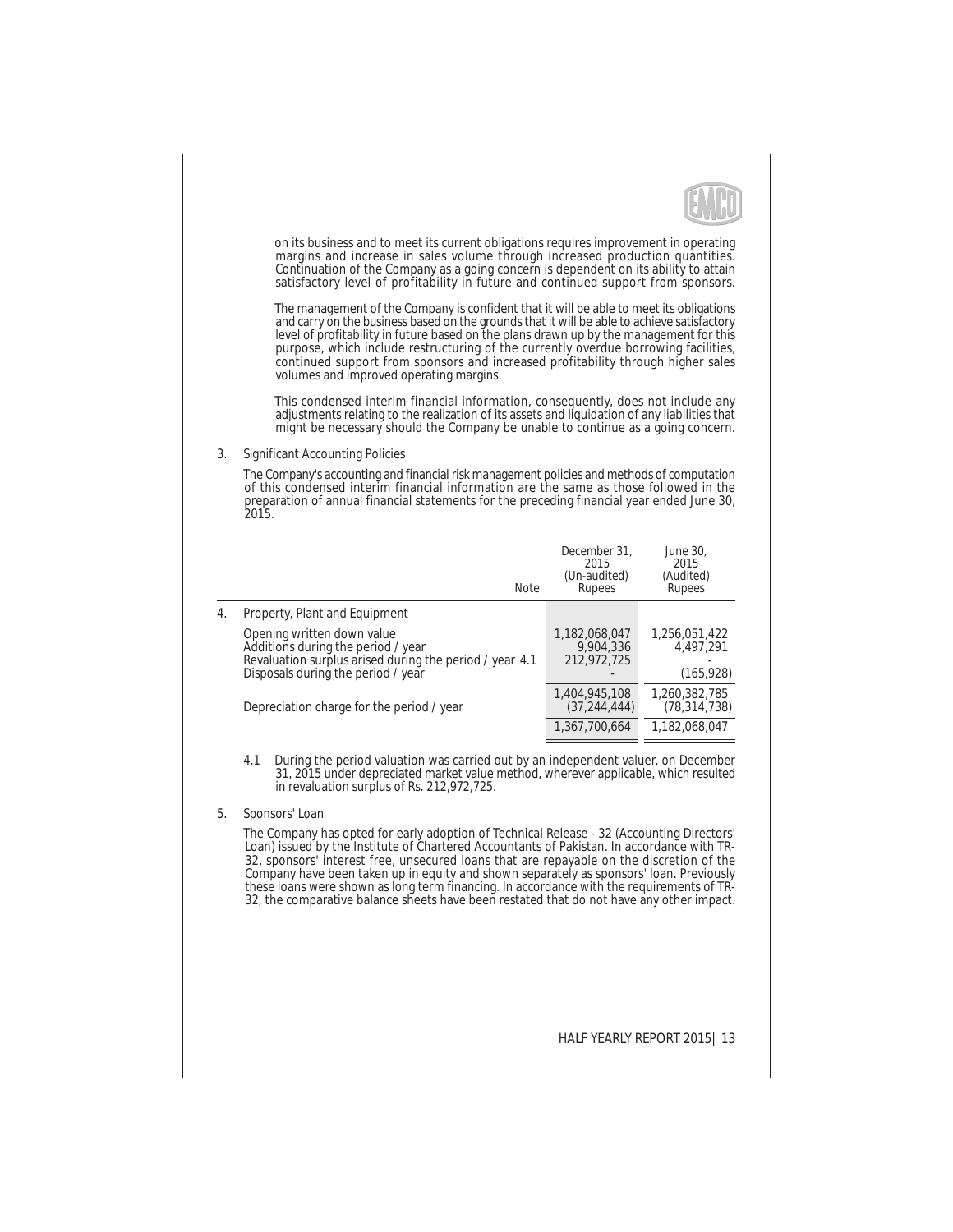|    | Note                                                                                                                                                                                                                                                                                                                                                                                                                                                                                                                      | December 31.<br>2015<br>(Un-audited)<br>Rupees | June 30,<br>2015<br>(Audited)<br>Rupees   |
|----|---------------------------------------------------------------------------------------------------------------------------------------------------------------------------------------------------------------------------------------------------------------------------------------------------------------------------------------------------------------------------------------------------------------------------------------------------------------------------------------------------------------------------|------------------------------------------------|-------------------------------------------|
| 6. | Surplus on Revaluation of Property, Plant and<br>Equipment                                                                                                                                                                                                                                                                                                                                                                                                                                                                |                                                |                                           |
|    | Land - Freehold<br>Buildings on freehold land<br>Plant and machinery                                                                                                                                                                                                                                                                                                                                                                                                                                                      | 154, 159, 464<br>163,758,065<br>264,542,349    | 154,159,464<br>169,350,633<br>270,727,084 |
|    | Revaluation surplus arised during the period / year 4.1                                                                                                                                                                                                                                                                                                                                                                                                                                                                   | 582,459,878<br>212,972,725                     | 594,237,181                               |
|    | Less: Deferred tax impact related to surplus arised<br>during the period / year<br>Effect of change in tax rates<br>Incremental depreciation charged on revalued property,                                                                                                                                                                                                                                                                                                                                                | 795,432,603<br>(36, 641, 559)<br>12,648,765    | 594,237,181<br>7,864,140                  |
|    | plant and equipment in current year net of<br>deferred tax transferred to retained earnings                                                                                                                                                                                                                                                                                                                                                                                                                               | (9,661,956)                                    | (19, 641, 443)                            |
|    |                                                                                                                                                                                                                                                                                                                                                                                                                                                                                                                           | 761,777,853                                    | 582,459,878                               |
| 7. | Long Term Financing                                                                                                                                                                                                                                                                                                                                                                                                                                                                                                       |                                                |                                           |
|    | Banking companies - secured<br>NIB Bank Limited<br>The Bank of Punjab                                                                                                                                                                                                                                                                                                                                                                                                                                                     | 20,383,224<br>22,881,112                       | 25,446,433<br>38,281,112                  |
|    | Standard Chartered Bank (Pakistan) Limited<br>Effect of restatement<br>7.1                                                                                                                                                                                                                                                                                                                                                                                                                                                | 146, 141, 356                                  | 148,445,728<br>(15, 273, 547)             |
|    |                                                                                                                                                                                                                                                                                                                                                                                                                                                                                                                           | 146, 141, 356                                  | 133, 172, 181                             |
|    | Associated companies / related parties - unsecured<br>Associated Engineers (Private) Limited<br><b>EMCO</b> Industries Limited Provident Fund                                                                                                                                                                                                                                                                                                                                                                             | 189,405,692<br>17,535,447<br>137,810,643       | 196,899,726<br>16,535,447<br>137,810,643  |
|    | Imperial Electric Company (Private) Limited                                                                                                                                                                                                                                                                                                                                                                                                                                                                               | 2,615,692                                      | 2,615,692                                 |
|    |                                                                                                                                                                                                                                                                                                                                                                                                                                                                                                                           | 157,961,782<br>347,367,474                     | 156,961,782<br>353,861,508                |
|    | Less: current portion:<br>- Banking companies<br>- Associated companies / related parties                                                                                                                                                                                                                                                                                                                                                                                                                                 | (58, 546, 307)<br>(17,261,643)                 | (62, 933, 541)<br>(10, 504, 850)          |
|    |                                                                                                                                                                                                                                                                                                                                                                                                                                                                                                                           | (75,807,950)                                   | (73, 438, 391)                            |
|    |                                                                                                                                                                                                                                                                                                                                                                                                                                                                                                                           | 271,559,524                                    | 280, 423, 117                             |
|    | In accordance with the requirements of IAS-39, deferred markup has been carried at<br>7.1<br>amortised cost and the relevant difference being charged to retained earnings. During<br>the year, imputed markup has been calculated and accounted for. This accounting<br>treatment has been accounted for with retrospective effect.                                                                                                                                                                                      |                                                |                                           |
| 8. | Contingencies and Commitments                                                                                                                                                                                                                                                                                                                                                                                                                                                                                             |                                                |                                           |
|    | Contingencies                                                                                                                                                                                                                                                                                                                                                                                                                                                                                                             |                                                |                                           |
|    | The Collector of Sales Tax raised demands in previous years of Rs 0.11 million being<br>8.1<br>sales tax and penalties under section 47 of the Sales Tax Act, 1990 on sale of fixed asset<br>and vehicles. The demand was set aside by the Appellate Tribunal. The department had<br>filed an appeal before the Lahore High Court which is pending hearing. No provision<br>has been made in these condensed interim financial information as the management<br>is confident that the case will be decided in its favour. |                                                |                                           |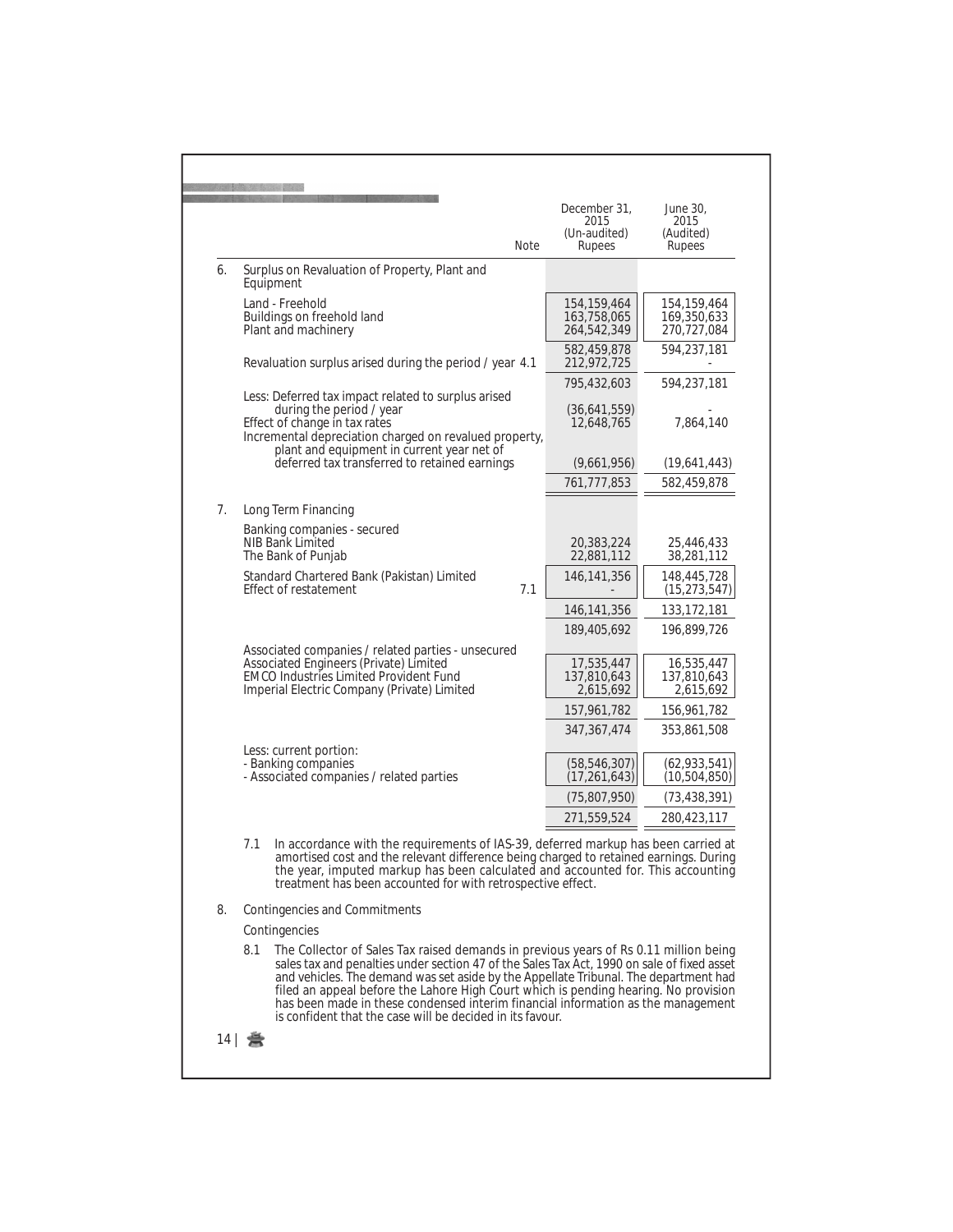| 8.2 | In the year ended June 30, 2005, Sales Tax Department conducted post exportation<br>audit under the Duty and Tax Remission for Exports (DTRE) Scheme, 2001 and imposed<br>a penalty of Rs 8.624 million due to non compliance of certain provisions of the scheme<br>by the Company. On application by the Company, the Federal Board of Revenue (FBR)<br>appointed an Alternate Dispute Resolution Committee (ADRC) for the resolution of the<br>dispute between the Company and the department. ADRC has given its recommendations<br>to FBR in favour of the Company and as such no provision is made in these condensed<br>interim financial information in this regard. The final order of FBR in this regard is<br>awaited. |                                                         |                                                  |
|-----|-----------------------------------------------------------------------------------------------------------------------------------------------------------------------------------------------------------------------------------------------------------------------------------------------------------------------------------------------------------------------------------------------------------------------------------------------------------------------------------------------------------------------------------------------------------------------------------------------------------------------------------------------------------------------------------------------------------------------------------|---------------------------------------------------------|--------------------------------------------------|
| 8.3 | The Company was selected for sales tax audit u/s 72B of the Sales Tax Act, 1990 by the<br>Federal Board of Revenue for the period July 01, 2012 to June 30, 2013. Final order<br>after audit proceedings was issued on June 03, 2015 creating a demand of Rs. $5.174$<br>million. The Company has filed an appeal to the Commissioner (Appeals) against this<br>order which is yet to be finalised. No provision has been made in these condensed<br>interim financial information as the management is confident that the case will be<br>decided in its favour.                                                                                                                                                                 |                                                         |                                                  |
| 8.4 | The Company has indemnified the Trustees of EMCO Industries Limited Provident Fund<br>and the beneficiaries thereof, from any and all events wherein they or anyone suffers<br>any loss and / or damage for allowing the Company rescheduled time frame to repatriate<br>the borrowed sum amounting to Rs. 140.871 million (June 30, 2015: Rs. 140.871 million)<br>into the fund.                                                                                                                                                                                                                                                                                                                                                 |                                                         |                                                  |
|     |                                                                                                                                                                                                                                                                                                                                                                                                                                                                                                                                                                                                                                                                                                                                   | December 31.<br>2015<br>(Un-audited)<br>Rs. in millions | June 30.<br>2015<br>(Audited)<br>Rs. in millions |
|     | Commitments<br>Letters of credit other than for capital expenditure<br>Estimated outlay of implementation of SAP ERP                                                                                                                                                                                                                                                                                                                                                                                                                                                                                                                                                                                                              | 34.072                                                  | 37.692<br>0.630                                  |
|     | Guarantees<br>WAPDA<br>Sui Northern Gas Pipelines Limited<br>Collectorate of Customs                                                                                                                                                                                                                                                                                                                                                                                                                                                                                                                                                                                                                                              | 148.813<br>32.506<br>1.000                              | 127.287<br>32.506                                |
|     |                                                                                                                                                                                                                                                                                                                                                                                                                                                                                                                                                                                                                                                                                                                                   | 182.319                                                 | 159.793                                          |
|     |                                                                                                                                                                                                                                                                                                                                                                                                                                                                                                                                                                                                                                                                                                                                   |                                                         |                                                  |
|     |                                                                                                                                                                                                                                                                                                                                                                                                                                                                                                                                                                                                                                                                                                                                   |                                                         | HALF YEARLY REPORT 2015   15                     |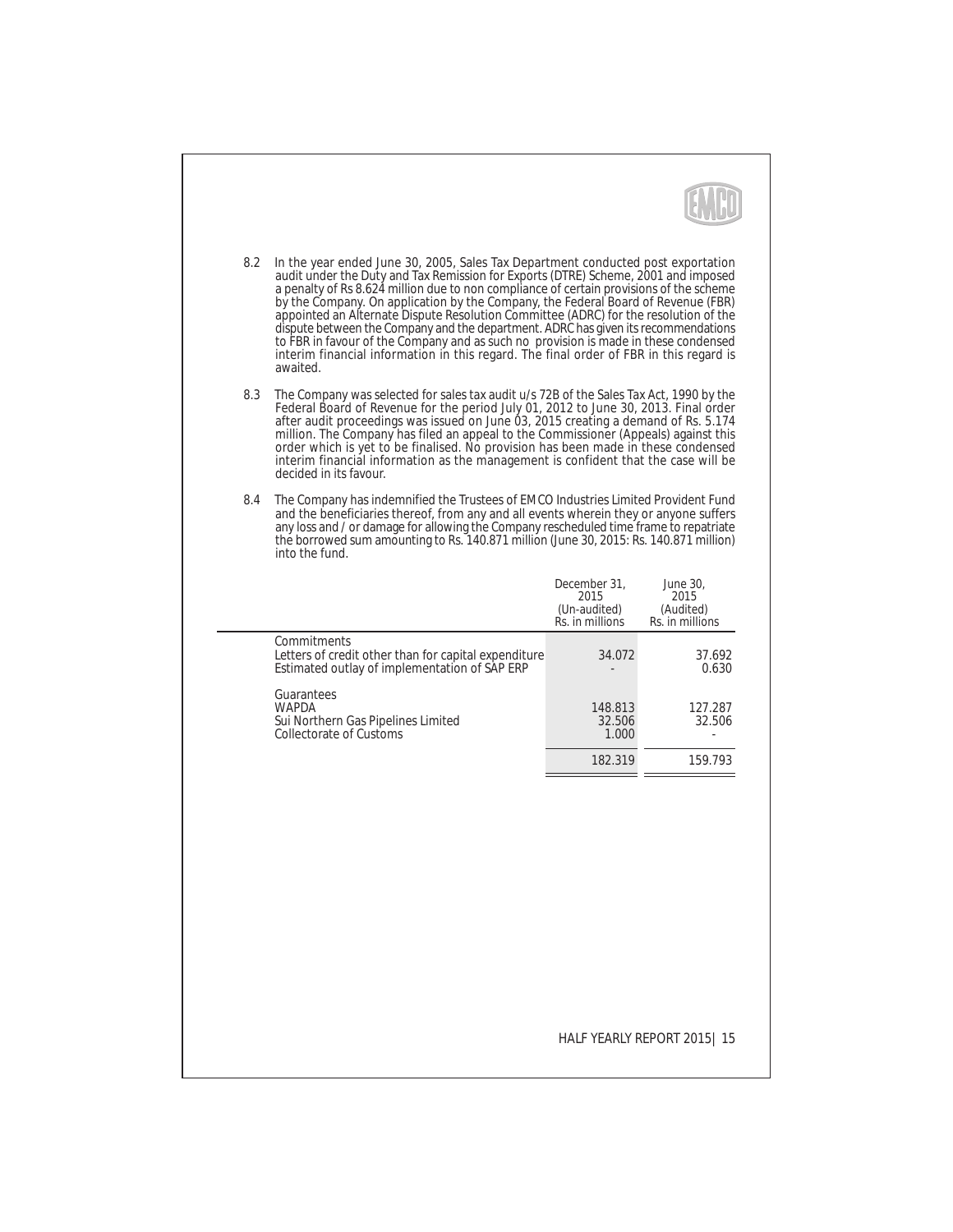|    |                                                    |                 | Half Year Ended December 31, |                 | Quarter Ended December 31, |
|----|----------------------------------------------------|-----------------|------------------------------|-----------------|----------------------------|
|    | <b>Note</b>                                        | 2015<br>Rupees  | 2014<br>Rupees               | 2015<br>Rupees  | 2014<br>Rupees             |
| 9. | <b>Cost of Sales</b>                               |                 |                              |                 |                            |
|    | Raw and packing material                           |                 |                              |                 |                            |
|    | consumed                                           | 183,366,360     | 114,408,833                  | 97.181.831      | 70,367,228                 |
|    | Stores and spares consumed                         | 18,910,507      | 14,506,400                   | 7.657.088       | 7,100,274                  |
|    | Salaries, wages and benefits                       | 102,626,574     | 90,343,682                   | 50,536,404      | 48,780,866                 |
|    | Power and gas                                      | 42,450,904      | 56,223,630                   | 19,224,442      | 26,210,843                 |
|    | Vehicle maintenance                                | 284,794         | 143,941                      | 145,959         | 78,608                     |
|    | Repairs and maintenance                            | 936,322         | 1,425,380                    | 316,130         | 997,002                    |
|    | Insurance                                          | 1,818,386       | 1,851,047                    | 909,193         | 905,811                    |
|    | Communication and stationery                       | 539,977         | 554,340                      | 235,390         | 324,344                    |
|    | Rent. rates and taxes                              | 996,809         | 181,990                      | 431,689         | 58,192                     |
|    | Travelling and conveyance                          | 4,701,262       | 3,538,713                    | 3,401,778       | 2,411,855                  |
|    | Testing and experiment charges                     | 6,037,160       | 4,287,874                    | 3,819,823       | 2,723,856                  |
|    | Others                                             | 145,133         | 200,437                      | 70,587          | 105,280                    |
|    | Depreciation on property, plant                    |                 |                              |                 |                            |
|    | and equipment                                      | 36.378.103      | 38,027,193                   | 17,354,762      | 17,182,639                 |
|    | Depreciation on assets subject<br>to finance lease |                 |                              |                 |                            |
|    |                                                    | 350,910         | 378,544                      | 161,638         | 58,203                     |
|    |                                                    | 399,543,201     | 326.072.004                  | 201,446,714     | 177,305,001                |
|    | Work in process:                                   |                 |                              |                 |                            |
|    | - Opening work in process                          | 30,571,716      | 26,957,435                   | 29.738.420      | 28,922,678                 |
|    | - Closing work in process                          | (33, 396, 231)  | (40, 850, 724)               | (33, 396, 231)  | (40, 850, 724)             |
|    |                                                    | (2,824,515)     | (13,893,289)                 | (3,657,811)     | (11, 928, 046)             |
|    | Cost of goods manufactured                         | 396,718,686     | 312,178,715                  | 197,788,903     | 165,376,955                |
|    | Finished goods:                                    |                 |                              |                 |                            |
|    | - Opening finished goods                           | 242,344,714     | 185,234,655                  | 216,440,668     | 207,568,183                |
|    | - Closing finished goods                           | (183, 165, 600) | (244, 245, 550)              | (183, 165, 600) | (244, 245, 550)            |
|    |                                                    | 59,179,114      | (59,010,895)                 | 33,275,068      | (36,677,367)               |
|    |                                                    | 455,897,800     | 253,167,820                  | 231,063,971     | 128,699,588                |

10. Transactions with Related Parties

磤

Related parties and associated companies comprise related group companies, associated companies, staff retirement funds, directors and key management personnel. Transactions along with balances with related parties and associated companies, other than remuneration and benefits to key management personnel under the terms of their employment, are as follows: Half Year Ended December 31,

| <b>Note</b>                                                                                                                                                                                                                                                                                                                                                                                                                                                                                                                                                                                                             | 2015<br><b>Rupees</b>                                                                                                                                                       | 2014<br><b>Rupees</b>                                                                                                                                                                   |
|-------------------------------------------------------------------------------------------------------------------------------------------------------------------------------------------------------------------------------------------------------------------------------------------------------------------------------------------------------------------------------------------------------------------------------------------------------------------------------------------------------------------------------------------------------------------------------------------------------------------------|-----------------------------------------------------------------------------------------------------------------------------------------------------------------------------|-----------------------------------------------------------------------------------------------------------------------------------------------------------------------------------------|
| Associates and related parties<br>Mark-up on long term financing<br>Mark-up on short term borrowing<br>Long term financing obtained<br>Long term financing repaid<br>Short term borrowing obtained<br>Short term borrowing repaid<br>Rent paid<br>Managerial services and expenses charged - net<br>Staff retirement fund<br>Markup on loan from Employees' Provident Fund Trust<br>Expense charged to Gratuity Fund<br>Outstanding balances as at December 31,<br>Accrued mark-up on long term financing<br>Accrued mark-up on short term borrowing<br>Long term financing<br>Short term borrowings<br>16 <sup>1</sup> | 357,072<br>5,041,126<br>1,000,000<br>268,007,957<br>245,073,147<br>660,000<br>7,302,979<br>6,127,401<br>1,830,762<br>102,387,363<br>8,069,693<br>273,670,610<br>328,598,165 | 357,071<br>3.334.438<br>3,000,000<br>3,199,150<br>105,129,800<br>18,309,795<br>666,000<br>6,348,032<br>8,521,779<br>2,555,566<br>100,594,900<br>8,635,631<br>150,026,782<br>272,508,725 |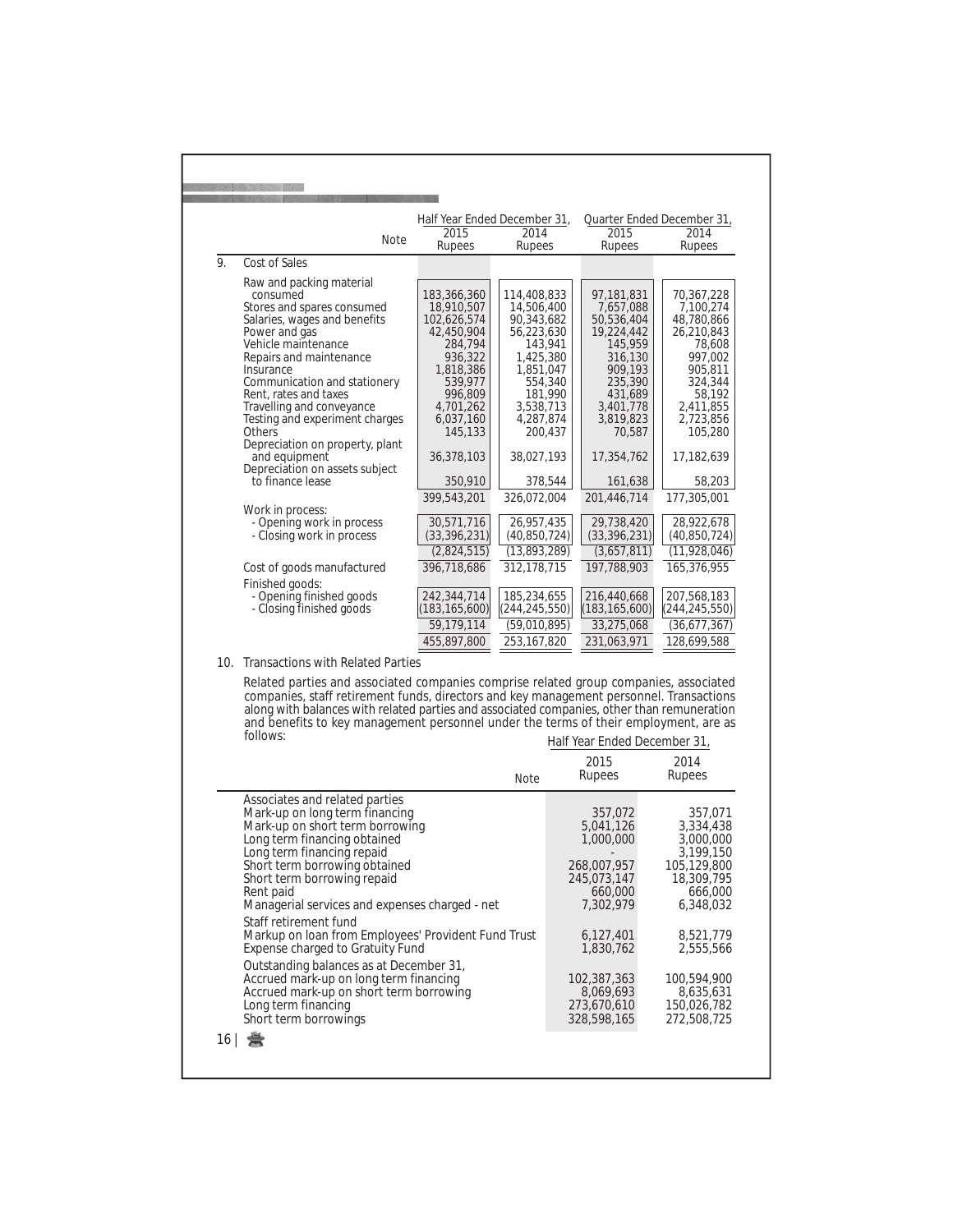|  | 11. Segment Reporting                                                                                                                                                                                                                                                                                                                                                                                                                                                                                                                                   |                    |                                                                    |                                                               |                                                         |
|--|---------------------------------------------------------------------------------------------------------------------------------------------------------------------------------------------------------------------------------------------------------------------------------------------------------------------------------------------------------------------------------------------------------------------------------------------------------------------------------------------------------------------------------------------------------|--------------------|--------------------------------------------------------------------|---------------------------------------------------------------|---------------------------------------------------------|
|  | 11.1 A business segment is a group of assets and operations engaged in providing products<br>that are subject to risks and returns that are different from those of other business<br>segments. The management has determined the operating segments based on the<br>information that is presented to the Chief Executive Officer for allocation of resources<br>and assessments of performance. Based on internal management reporting structure<br>and products produced and sold, the Company is organized into following two operating<br>segments: |                    |                                                                    |                                                               |                                                         |
|  | Types of segments<br>- Insulator                                                                                                                                                                                                                                                                                                                                                                                                                                                                                                                        | Nature of business |                                                                    | Manufacture and sale of high/low tension electrical porcelain |                                                         |
|  | - Tile                                                                                                                                                                                                                                                                                                                                                                                                                                                                                                                                                  |                    | insulators and switchgear<br>Manufacture and sale of ceramic tiles |                                                               |                                                         |
|  | The management monitors the operating results of its business units separately for the<br>purpose of making decision about resource allocation and performance assessment.<br>Segment performance is generally evaluated based on certain key performance indicators<br>including business volume, gross profit, profit from operations, reduction in operating<br>cost and free cash flows.                                                                                                                                                            |                    |                                                                    |                                                               |                                                         |
|  | The Company has temporarily closed down the production facility of tile segment,<br>therefore, segment results for the period only include insulator segment.                                                                                                                                                                                                                                                                                                                                                                                           |                    |                                                                    |                                                               |                                                         |
|  | Segment assets include all operating assets used by a segment and consist principally<br>of receivables, inventories and property, plant and equipment, net of impairment and<br>provisions but do not include deferred taxes. Segment liabilities include all operating<br>liabilities and consist principally of trade payable, bills payable and short term borrowing.                                                                                                                                                                               |                    |                                                                    |                                                               |                                                         |
|  | 11.2 Segment analysis                                                                                                                                                                                                                                                                                                                                                                                                                                                                                                                                   |                    |                                                                    |                                                               |                                                         |
|  | The segment information for the reportable segments for the half year ended December<br>31, 2015 is as follows:                                                                                                                                                                                                                                                                                                                                                                                                                                         |                    |                                                                    |                                                               |                                                         |
|  | Segment Results for the half year<br>ended December 31, 2015                                                                                                                                                                                                                                                                                                                                                                                                                                                                                            |                    | Insulator<br>Rupees                                                | Tile<br>Rupees                                                | Total<br>Rupees                                         |
|  | Revenue                                                                                                                                                                                                                                                                                                                                                                                                                                                                                                                                                 |                    | 527,655,578                                                        |                                                               | 527,655,578                                             |
|  | Segment result from operations<br>Other operating expenses<br>Finance costs<br>Other income                                                                                                                                                                                                                                                                                                                                                                                                                                                             |                    | 50,898,161                                                         | (24, 250, 806)                                                | 26,647,355<br>(663, 729)<br>(41, 301, 067)<br>6,053,273 |
|  | Loss before taxation                                                                                                                                                                                                                                                                                                                                                                                                                                                                                                                                    |                    |                                                                    |                                                               | (9,264,168)                                             |
|  | Segment Results for the half year ended December 31, 2014                                                                                                                                                                                                                                                                                                                                                                                                                                                                                               |                    |                                                                    |                                                               |                                                         |
|  | Revenue                                                                                                                                                                                                                                                                                                                                                                                                                                                                                                                                                 |                    | 316,053,276                                                        |                                                               | 316,053,276                                             |
|  | Segment result from operations                                                                                                                                                                                                                                                                                                                                                                                                                                                                                                                          |                    | 4,661,368                                                          |                                                               | 4,661,368                                               |
|  | Other operating expenses<br>Finance costs<br>Other income                                                                                                                                                                                                                                                                                                                                                                                                                                                                                               |                    |                                                                    |                                                               | (919, 580)<br>(49, 168, 620)<br>1,089,528               |
|  | Loss before taxation                                                                                                                                                                                                                                                                                                                                                                                                                                                                                                                                    |                    |                                                                    |                                                               | (44, 337, 304)                                          |
|  |                                                                                                                                                                                                                                                                                                                                                                                                                                                                                                                                                         |                    |                                                                    | HALF YEARLY REPORT 2015   17                                  |                                                         |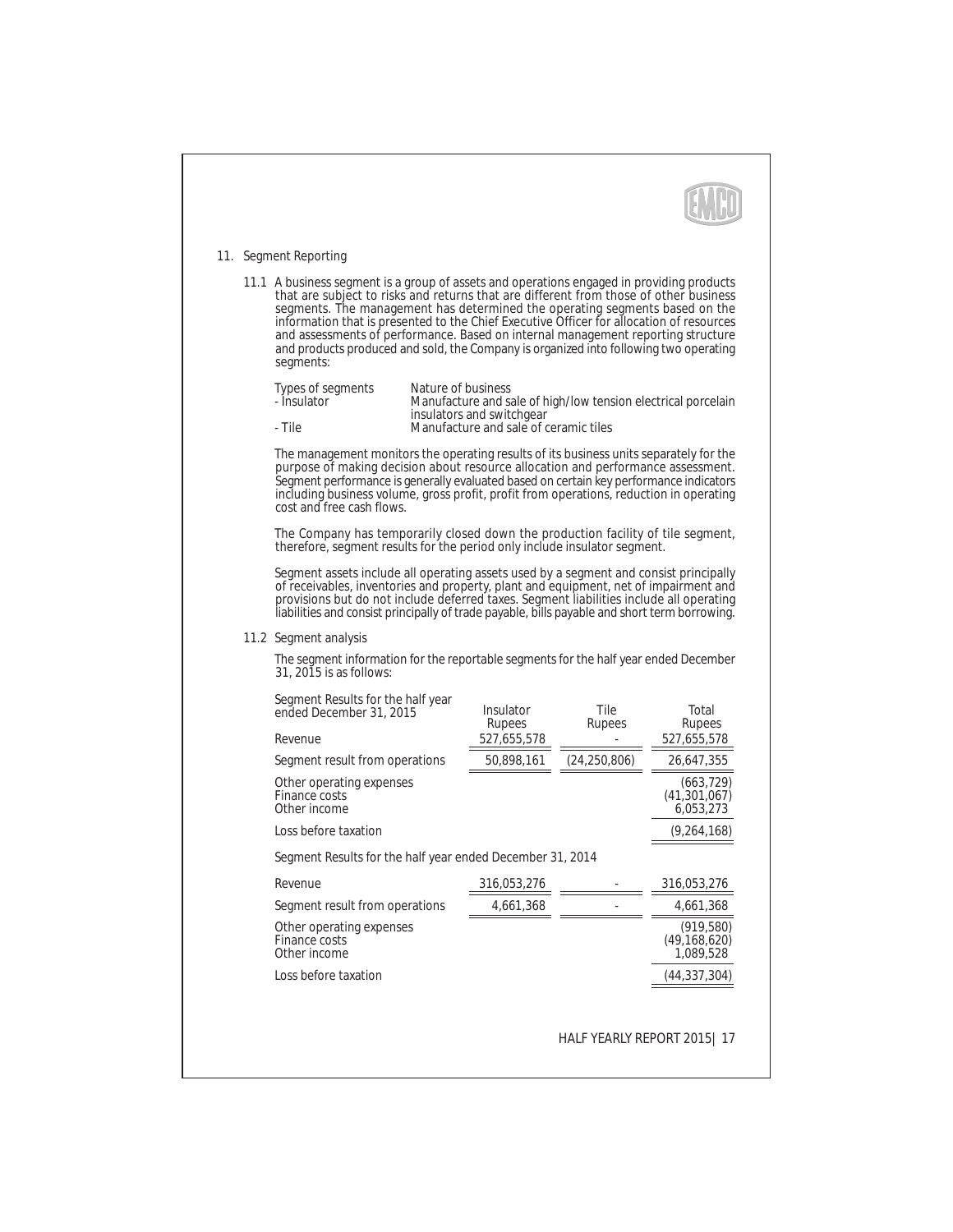|                                                                                                                                                                                                                                                                                                                                                    | <b>Insulator</b><br>Rupees | Tile<br>Rupees                                 | Total<br>Rupees                           |
|----------------------------------------------------------------------------------------------------------------------------------------------------------------------------------------------------------------------------------------------------------------------------------------------------------------------------------------------------|----------------------------|------------------------------------------------|-------------------------------------------|
| Segment asset as at December 31,<br>2015<br>Segment assets                                                                                                                                                                                                                                                                                         | 1,402,815,307              | 796,999,511                                    | 2,199,814,818                             |
| Segment asset as at June 30, 2015<br>Segment assets                                                                                                                                                                                                                                                                                                | 1,212,236,220              | 830,864,287                                    | 2,043,100,507                             |
|                                                                                                                                                                                                                                                                                                                                                    |                            | December 31.<br>2015<br>(Un-audited)<br>Rupees | June 30.<br>2015<br>(Audited)<br>Rupees   |
| Reportable segments' assets are reconciled<br>to total assets as follows:<br>Segment assets for reportable segments<br>Corporate assets unallocated<br>Cash and bank balances                                                                                                                                                                      |                            | 2,199,814,818<br>170,096,282<br>5,106,937      | 2,043,100,507<br>152,549,402<br>6,699,210 |
| Total assets as per the balance sheet                                                                                                                                                                                                                                                                                                              |                            | 2,375,018,037                                  | 2,202,349,119                             |
| Reportable segments' liabilities are reconciled<br>to total liabilities as follows:<br>Corporate liabilities unallocated                                                                                                                                                                                                                           |                            | 1,644,316,951                                  | 1,649,053,489                             |
| 12. Restatement of Financial Statements<br>The Company has opted for early adoption of the TR-32 issued by the Institute of Chartered<br>Accountants of Pakistan. During the year, the financial statements have been restated to                                                                                                                  |                            |                                                |                                           |
| conform with the said requirements of the TR-32. Furthermore, the deferred markup of loan<br>obtained from the Standard Chartered Bank of Pakistan is now opted to be amortised as per<br>paragraph 9 of IAS 39.<br>13. Date of Authorization for Issue<br>This condensed interim financial information (un-audited) is authorized for issuance on |                            |                                                |                                           |
| February 29, 2016 by the Board of Directors of the Company.                                                                                                                                                                                                                                                                                        |                            |                                                |                                           |
| 14. General<br>Corresponding figures are re-arranged / reclassified, wherever necessary, to facilitate comparison.                                                                                                                                                                                                                                 |                            |                                                |                                           |
|                                                                                                                                                                                                                                                                                                                                                    |                            |                                                |                                           |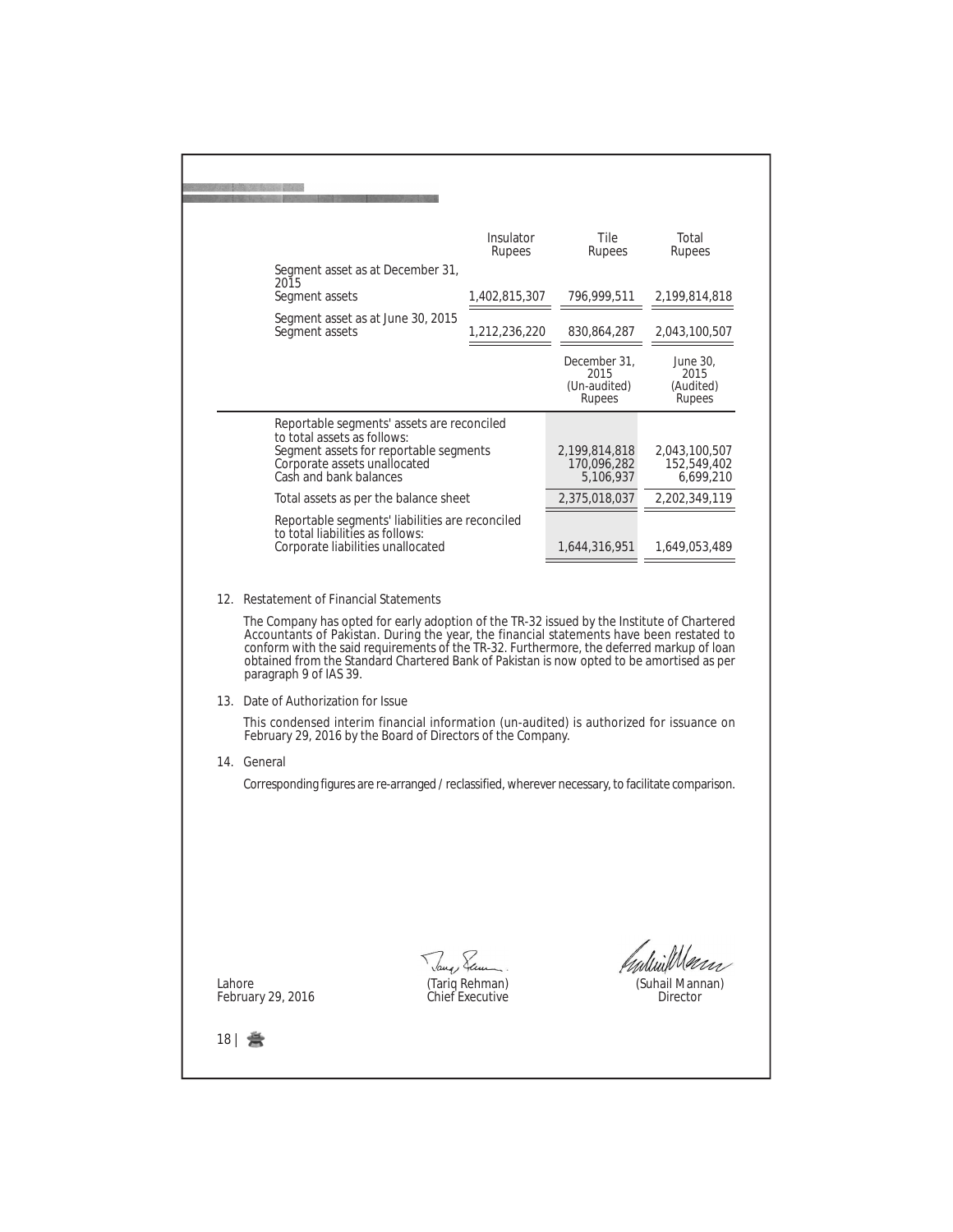